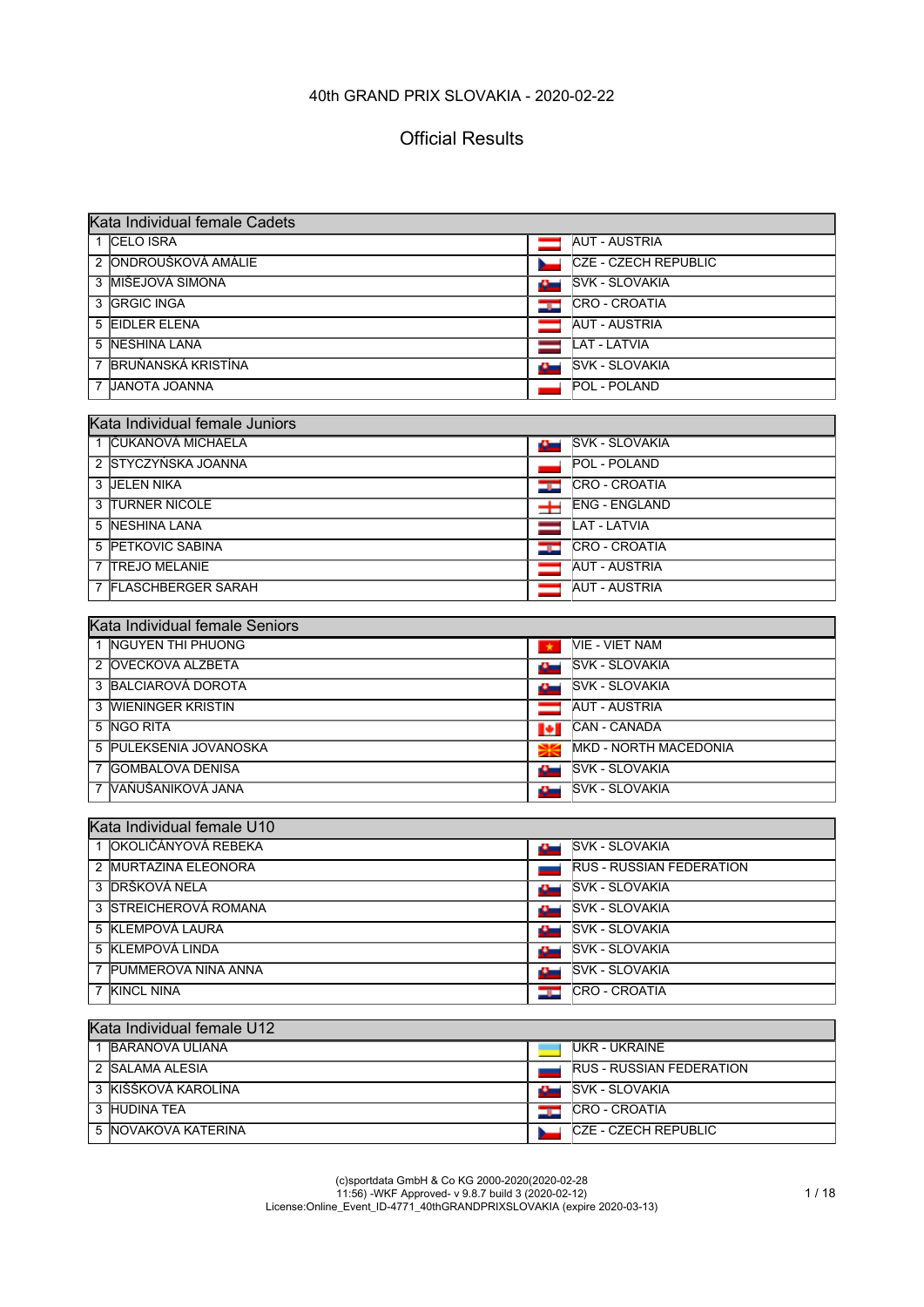#### Official Results

| 5 BARIĆ ANTONIJA                                 | <u>ing in</u> | CRO - CROATIA                           |  |  |  |
|--------------------------------------------------|---------------|-----------------------------------------|--|--|--|
| 7 MELICHÁREKOVÁ LENKA                            | ستقا          | <b>SVK - SLOVAKIA</b>                   |  |  |  |
| 7 SZILÁGYI EMMA                                  |               | <b>HUN - HUNGARY</b>                    |  |  |  |
|                                                  |               |                                         |  |  |  |
| Kata Individual female U14                       |               |                                         |  |  |  |
| 1 TAKÁCS ESZTER                                  |               | <b>HUN - HUNGARY</b>                    |  |  |  |
| 2 BARANOVA ULIANA                                |               | <b>UKR - UKRAINE</b>                    |  |  |  |
| 3 NIKOVÁ ALICA                                   | سائل          | <b>SVK - SLOVAKIA</b>                   |  |  |  |
| 3 LUJIĆ ANA                                      | s             | <b>CRO - CROATIA</b>                    |  |  |  |
| 5 EIDLER ELENA                                   |               | <b>AUT - AUSTRIA</b>                    |  |  |  |
| 5 TRUNGELOVÁ SENJA                               | 42-           | <b>SVK - SLOVAKIA</b>                   |  |  |  |
| 7 CELO SIMA                                      |               | <b>AUT - AUSTRIA</b>                    |  |  |  |
| 7 HAC JULIA                                      |               | <b>POL - POLAND</b>                     |  |  |  |
|                                                  |               |                                         |  |  |  |
| Kata Individual female U21                       |               |                                         |  |  |  |
| 1 NGUYEN THI PHUONG                              | $\star$       | <b>VIE - VIET NAM</b>                   |  |  |  |
| 2 CELO FUNDA                                     |               | <b>AUT - AUSTRIA</b>                    |  |  |  |
| 3 KOWALSKA ANNA                                  |               | POL - POLAND                            |  |  |  |
| 3 FÁBIÁN CSENGE                                  |               | <b>HUN - HUNGARY</b>                    |  |  |  |
| <b>5 VERSCHNIG LAURA</b>                         |               | <b>AUT - AUSTRIA</b>                    |  |  |  |
| 5 SABOVÁ DOMINIKA                                |               | CZE - CZECH REPUBLIC                    |  |  |  |
| 7 VAS ZSÓFIA                                     |               | <b>HUN - HUNGARY</b>                    |  |  |  |
| 7 GECEVIC LUCIJA                                 | دود           | CRO - CROATIA                           |  |  |  |
|                                                  |               |                                         |  |  |  |
|                                                  |               |                                         |  |  |  |
| Kata Individual female U8                        |               |                                         |  |  |  |
| 1 HYBENOVÁ HANA                                  | سائل          | <b>SVK - SLOVAKIA</b>                   |  |  |  |
| 2 JAKUBIKOVA NINA                                | سائك          | <b>SVK - SLOVAKIA</b>                   |  |  |  |
| 3 STURLIĆ MAŠA                                   | 33            | CRO - CROATIA                           |  |  |  |
| 3 SUCHANOVA ADELA                                | ست            | <b>SVK - SLOVAKIA</b>                   |  |  |  |
| 5 URIKOVA MIA                                    |               | <b>SVK - SLOVAKIA</b>                   |  |  |  |
|                                                  | 42-           |                                         |  |  |  |
| 5 HORŇÁKOVÁ SOFIE                                |               | CZE - CZECH REPUBLIC                    |  |  |  |
| 7 KALINA SOFIIA                                  |               | <b>UKR - UKRAINE</b>                    |  |  |  |
| Kata Individual male Cadets                      |               |                                         |  |  |  |
| 1 MOČNIK TIMI                                    |               |                                         |  |  |  |
| 2 MIKLOVICS DAMIAN                               | 42 -          | SLO - SLOVENIA<br><b>SVK - SLOVAKIA</b> |  |  |  |
| 3 MCDADE CHAD                                    |               |                                         |  |  |  |
|                                                  | $\pm$         | <b>ENG - ENGLAND</b>                    |  |  |  |
| 3 BÉRCZES BOTOND<br>5 TOSUN CENK                 |               | <b>HUN - HUNGARY</b>                    |  |  |  |
|                                                  |               | <b>AUT - AUSTRIA</b>                    |  |  |  |
| 5 BALABANOV VOLODYMYR                            |               | <b>UKR - UKRAINE</b>                    |  |  |  |
| 7 ZÖCHLING FLORIAN                               |               | <b>AUT - AUSTRIA</b>                    |  |  |  |
| 7 SÚKAL VOJTĚCH                                  |               | CZE - CZECH REPUBLIC                    |  |  |  |
|                                                  |               |                                         |  |  |  |
| Kata Individual male Juniors<br>1 PIŠTA JAROSLAV | ست            |                                         |  |  |  |
| 2 DUHAN DARIUS                                   | سائك          | <b>SVK - SLOVAKIA</b><br>SVK - SLOVAKIA |  |  |  |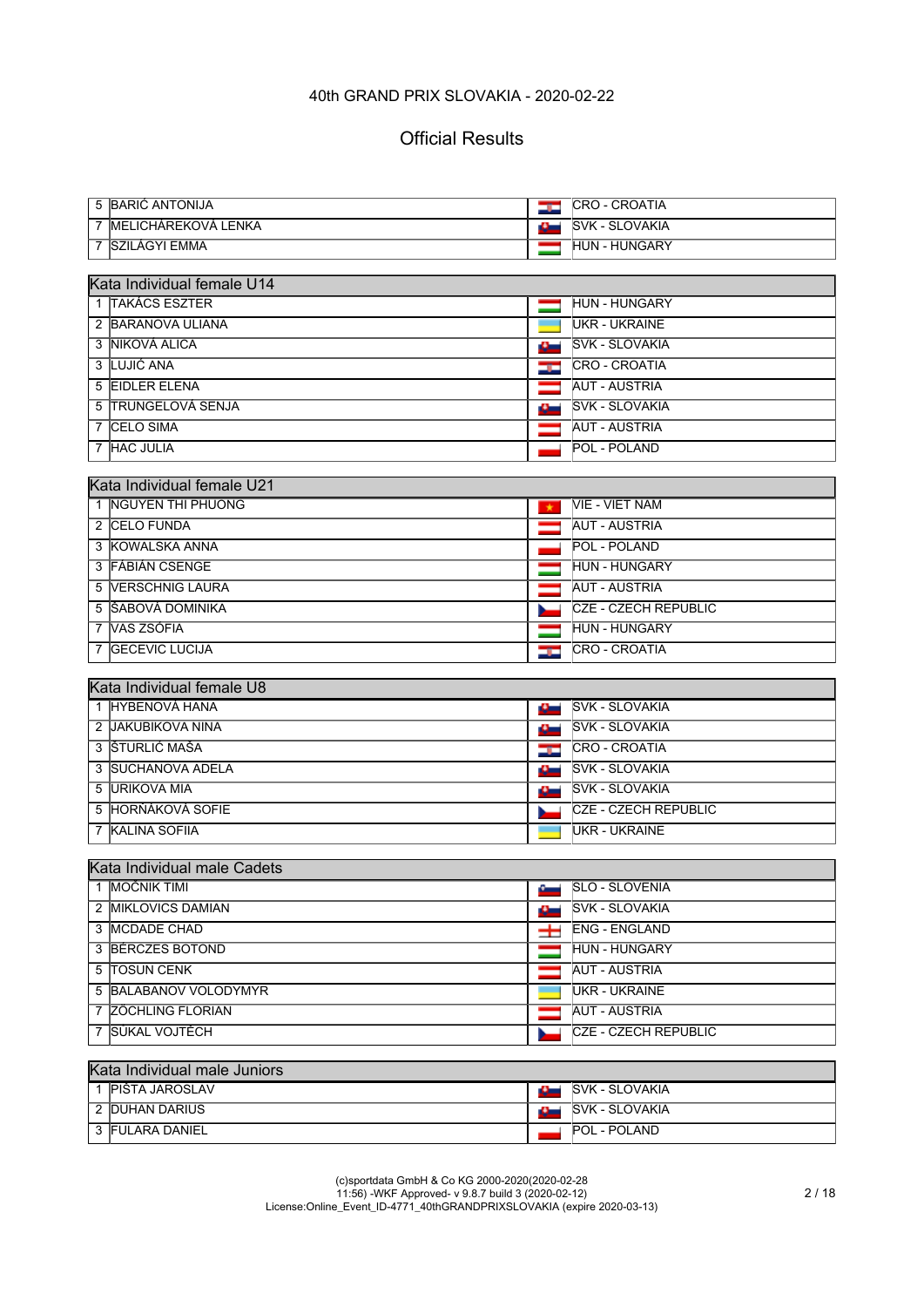#### Official Results

| 3 ISTELCL ADAM      | <b>ISVK - SLOVAKIA</b> |
|---------------------|------------------------|
| 5 KOWALCZYK MACIEJ  | <b>IPOL - POLAND</b>   |
| 5 ZEKE DÁVID        | <b>HUN - HUNGARY</b>   |
| <b>IREBRO MATEJ</b> | <b>ISVK - SLOVAKIA</b> |
| 7 IMCDADE CHAD      | <b>IENG - ENGLAND</b>  |

#### Kata Individual male Seniors

| <b>FABIAN PETER</b>         |       | <b>ISVK - SLOVAKIA</b> |
|-----------------------------|-------|------------------------|
| 2 SZOLÁR PAVOL              |       | <b>SVK - SLOVAKIA</b>  |
| 3 INAGY BOTOND              |       | <b>HUN - HUNGARY</b>   |
| 3 ISMOLIGA JULIAN ENRIK     |       | <b>SVK - SLOVAKIA</b>  |
| 5 NALET PATRICK             |       | <b>AUT - AUSTRIA</b>   |
| 5 STELCL ADAM               | a bir | <b>SVK - SLOVAKIA</b>  |
| 7 ISZCZYPKOWSKI MAKSYMILIAN |       | <b>POL - POLAND</b>    |
| 7 ICIEŠLIK SZYMON           |       | <b>POL - POLAND</b>    |
|                             |       |                        |

#### Kata Individual male U10

| <u>1 IKOVÁČIK ŠIMON</u> |      | <b>ISVK - SLOVAKIA</b>   |
|-------------------------|------|--------------------------|
| 2 STARIKOV AKIM         |      | <b>UKR - UKRAINE</b>     |
| 3 ZADINA EMIL           |      | <b>AUT - AUSTRIA</b>     |
| 3 AISSULTAN MADIYEV     | o,   | <b>IKAZ - KAZAKHSTAN</b> |
| 5 BENO VIKTOR           | سائل | <b>SVK - SLOVAKIA</b>    |
| 5 D'AUTORIO IGOR        |      | <b>ITA - ITALY</b>       |
| 7 BUDNY SZYMON          |      | <b>POL - POLAND</b>      |
| 7 PRIX MATHIAS          |      | <b>AUT - AUSTRIA</b>     |

#### Kata Individual male U12

| 1 <b>IGLUSHENKO ARTUR</b> |      | <b>IUKR - UKRAINE</b> |
|---------------------------|------|-----------------------|
| 2 RAUSER ADAM             |      | ICZE - CZECH REPUBLIC |
| 3 GENDEŠ DAVID            | سائك | <b>SVK - SLOVAKIA</b> |
| 3 KUKIĆ IVAN              | درو  | ICRO - CROATIA        |
| 5 NANO TOMÁŠ              | o.   | <b>SVK - SLOVAKIA</b> |
| 5 D'AUTORIO IGOR          |      | <b>ITA - ITALY</b>    |
| 7 IGULYAS GERGELY         |      | <b>HUN - HUNGARY</b>  |
| 7 LAKOMÝ LUKÁŠ            | سائك | <b>SVK - SLOVAKIA</b> |

#### Kata Individual male U14

| 1 <b>IMULLER JURAJ</b> |     | <b>ISVK - SLOVAKIA</b>              |
|------------------------|-----|-------------------------------------|
| 2 HUIĆ DINO            |     | ICRO - CROATIA                      |
| 3 SALKIĆ TARIK         |     | <b>BIH - BOSNIA AND HERZEGOVINA</b> |
| 3 FILEŠ MARK           | -ga | ICRO - CROATIA                      |
| 5 LAŠTŮVKA IGOR        |     | ICZE - CZECH REPUBLIC               |
| 5 SOUKUP MICHAL        | 41  | <b>SVK - SLOVAKIA</b>               |
| 7 MU TIMON             |     | <b>AUT - AUSTRIA</b>                |
| 7 BAFIA JAKUB RICHARD  |     | <b>SVK - SLOVAKIA</b>               |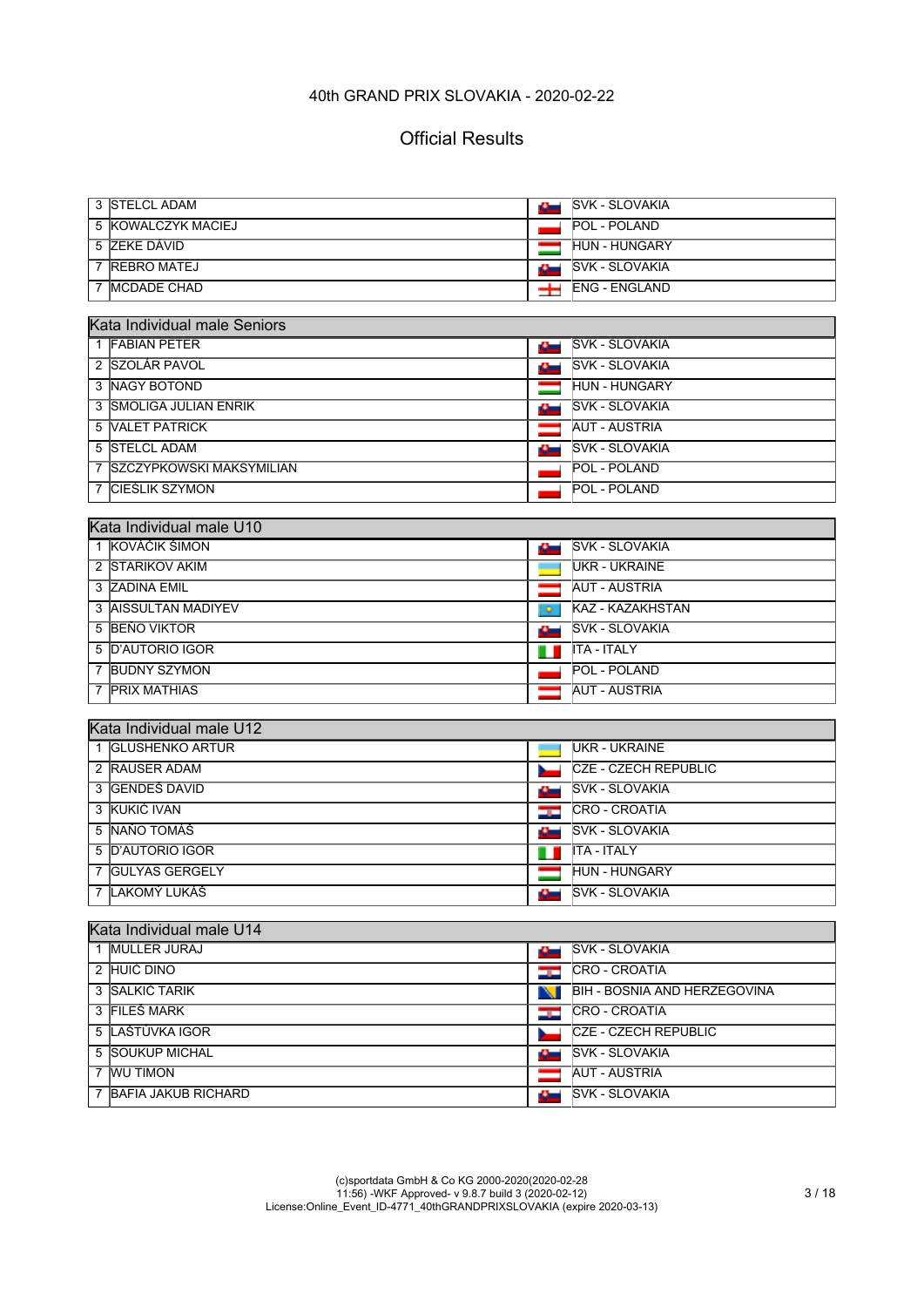## Official Results

| Kata Individual male U21                                    |                      |                             |  |
|-------------------------------------------------------------|----------------------|-----------------------------|--|
| 1 SZOLÁR PAVOL                                              | ست                   | <b>SVK - SLOVAKIA</b>       |  |
| 2 BEKE BÁLINT                                               |                      | HUN - HUNGARY               |  |
| 3 TAMBORLANI MATTEO                                         |                      | CZE - CZECH REPUBLIC        |  |
| 3 VACEK TOMÁŠ                                               |                      | <b>CZE - CZECH REPUBLIC</b> |  |
| 5 CIEŚLIK SZYMON                                            |                      | <b>POL - POLAND</b>         |  |
| 5 SZILÁGYI GERGŐ                                            |                      | <b>HUN - HUNGARY</b>        |  |
| 7 KASPRZYK BARTOSZ                                          |                      | POL - POLAND                |  |
| 7 BABINSKI BARTLOMIEJ                                       |                      | <b>POL - POLAND</b>         |  |
|                                                             |                      |                             |  |
| Kata Individual male U8                                     |                      |                             |  |
| 1 KRYLOVSKYI YURIY                                          |                      | <b>UKR - UKRAINE</b>        |  |
| 2 BENEDIKOVIČ DOMINIK                                       | سائك                 | <b>SVK - SLOVAKIA</b>       |  |
| 3 BUČEK JAKUB                                               | سائك                 | SVK - SLOVAKIA              |  |
| 3 ZÁHUMENSKÝ MATEJ                                          | ست                   | <b>SVK - SLOVAKIA</b>       |  |
| 5 CAVAR MATEO                                               | در                   | <b>CRO - CROATIA</b>        |  |
| 5 DONCS VIKTOR                                              | نسائل                | <b>SVK - SLOVAKIA</b>       |  |
| 7 GYULAFFY JOZEF                                            | 4                    | <b>SVK - SLOVAKIA</b>       |  |
|                                                             |                      |                             |  |
| Kumite Individual female Cadets -47 kg<br>1 KVASNICOVA NINA |                      | <b>SVK - SLOVAKIA</b>       |  |
| 2 LAURITSEN MARIA BECH                                      | سائك                 | <b>DEN - DENMARK</b>        |  |
|                                                             | ₩                    |                             |  |
| 3 GRZELAK JULIA                                             |                      | POL - POLAND                |  |
| 3 IMRÁZOVÁ LUCIA                                            | ست                   | <b>SVK - SLOVAKIA</b>       |  |
| 5 DOMNITSAK ANNA                                            |                      | <b>UKR - UKRAINE</b>        |  |
| 5 KWIDZIŃSKA OLIWIA                                         |                      | POL - POLAND                |  |
| 7 JALOWICZOROVÁ VERONIKA                                    | ست                   | <b>SVK - SLOVAKIA</b>       |  |
| 7 PRÍGLOVÁ MARIE                                            |                      | <b>CZE - CZECH REPUBLIC</b> |  |
| Kumite Individual female Cadets -54 kg                      |                      |                             |  |
| 1 SGARDELLI EMA                                             | دود                  | <b>CRO - CROATIA</b>        |  |
| 2 BAKIROVA AIZHAN                                           | $\ddot{\mathcal{Q}}$ | <b>KAZ - KAZAKHSTAN</b>     |  |
| 3 VLASÁKOVÁ ADELA                                           | سائل                 | <b>SVK - SLOVAKIA</b>       |  |
| 3 SAMASHEVA BELLA                                           | $\mathcal{Q}_\ell$   | <b>KAZ - KAZAKHSTAN</b>     |  |
| 5 MOLNÁR VIRÁG                                              |                      | HUN - HUNGARY               |  |
| 5 ŻURAWSKA ANTONINA                                         |                      | POL - POLAND                |  |
| 7 ŠKRLJAC TIA                                               |                      | CRO - CROATIA               |  |
| 7 MEDOVÁ MICHAELA                                           | سود                  | CZE - CZECH REPUBLIC        |  |
|                                                             |                      |                             |  |
| Kumite Individual female Cadets +54 kg                      |                      |                             |  |
| 1 NAGY BERNADETT                                            |                      | <b>HUN - HUNGARY</b>        |  |
| 2 MUZIKÁŘOVÁ KLÁRA                                          |                      | <b>CZE - CZECH REPUBLIC</b> |  |
| 3 GOLOMBOŠ NIKOLINA                                         | صوص                  | <b>CRO - CROATIA</b>        |  |
| 3 TINAVSKÁ EMA                                              |                      | <b>CZE - CZECH REPUBLIC</b> |  |
| 5 STECOVÁ KATEŘINA                                          |                      | <b>CZE - CZECH REPUBLIC</b> |  |
| 5 VÁCZY ANNA                                                | ست                   | <b>SVK - SLOVAKIA</b>       |  |
| 7 ZHAXYBAYEVA VENERA                                        | O.                   | KAZ - KAZAKHSTAN            |  |
|                                                             |                      |                             |  |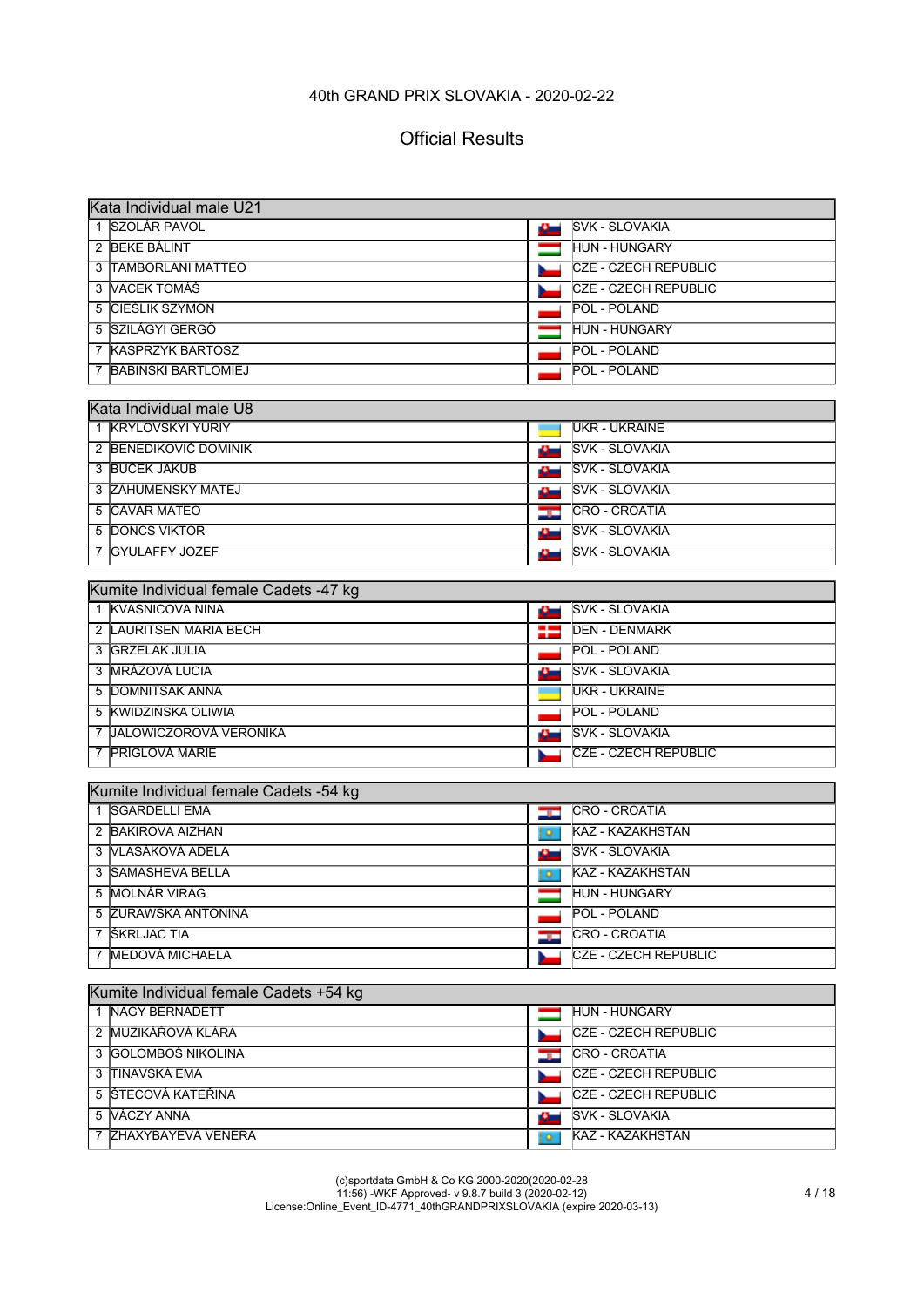| 7 STERN MELANIE                         |                          | <b>IGER - GERMANY</b>           |
|-----------------------------------------|--------------------------|---------------------------------|
|                                         |                          |                                 |
| Kumite Individual female Juniors -48 kg |                          |                                 |
| 1 KVASNICOVA NINA                       | سائل                     | <b>SVK - SLOVAKIA</b>           |
| 2 GRUJIC ALEKSANDRA                     |                          | <b>AUT - AUSTRIA</b>            |
| 3 SIMČÍKOVÁ KRISTÍNA                    | ست                       | SVK - SLOVAKIA                  |
| 3 MRÁZOVÁ LUCIA                         |                          | SVK - SLOVAKIA                  |
| 5 MARCHENKO POLINA                      |                          | <b>UKR - UKRAINE</b>            |
| 5 MEDOVÁ MICHAELA                       |                          | CZE - CZECH REPUBLIC            |
| 7 GRZELAK JULIA                         |                          | POL - POLAND                    |
| 7 CHLUS AGNIESZKA                       |                          | <b>POL - POLAND</b>             |
|                                         |                          |                                 |
| Kumite Individual female Juniors -53 kg |                          |                                 |
| 1 TSENGEL NIKOL                         | l ori                    | KAZ - KAZAKHSTAN                |
| 2 PANCHUK ARIADNA                       | <b>Contract Contract</b> | <b>UKR - UKRAINE</b>            |
| 3 SCHLETTOVÁ DIANA                      | سائك                     | <b>SVK - SLOVAKIA</b>           |
| 3 KLACSAN KINGA                         |                          | HUN - HUNGARY                   |
| 5 LINTZ ALEXANDRA                       |                          | HUN - HUNGARY                   |
| 5 VLASÁKOVÁ ADELA                       | 52.30                    | <b>SVK - SLOVAKIA</b>           |
| 7 STIVIĆ EMA                            | دود                      | CRO - CROATIA                   |
| 7 KOZLINGER MAJA                        | در                       | CRO - CROATIA                   |
|                                         |                          |                                 |
| Kumite Individual female Juniors -59 kg |                          |                                 |
| 1 ZIMNIKOVALOVÁ ZOJA                    | A –                      | <b>SVK - SLOVAKIA</b>           |
| 2 JULAMANOVA KAMILYA                    | $\bullet$                | KAZ - KAZAKHSTAN                |
| 3 RUDAKOVA VALERIYA                     | $\circ$                  | KAZ - KAZAKHSTAN                |
| 3 STÉPÁNOVÁ VENDULA                     |                          | CZE - CZECH REPUBLIC            |
| 5 VARGOVA NATALIA                       | ست                       | <b>SVK - SLOVAKIA</b>           |
| 5 SAMASHEVA BELLA                       | $\circ$                  | KAZ - KAZAKHSTAN                |
| 7 BIAŁECKA ANITA                        |                          | POL - POLAND                    |
| 7 ÁDÁM ALEXANDRA                        |                          | <b>HUN - HUNGARY</b>            |
|                                         |                          |                                 |
| Kumite Individual female Juniors +59 kg |                          |                                 |
| 1 JURICIC EMA                           | H                        | CRO - CROATIA                   |
| 2 BAKAYOVA ZITA                         |                          | <b>B</b> SVK - SLOVAKIA         |
| 3 VARGOVÁ ZUZANA                        | سائك                     | <b>SVK - SLOVAKIA</b>           |
| 3 MÉSZÁROS ANDREA                       |                          | HUN - HUNGARY                   |
| 5 MÓDOS KATALIN                         |                          | <b>HUN - HUNGARY</b>            |
| 5 NAŇOVÁ LAURA                          | ست                       | <b>SVK - SLOVAKIA</b>           |
| 7 KRAKAU ANNA-LENA                      |                          | <b>GER - GERMANY</b>            |
| 7 SZUROWSKA IZABELA                     |                          | POL - POLAND                    |
|                                         |                          |                                 |
| Kumite Individual female Seniors -50 kg |                          |                                 |
| 1 VEISOVÁ DOMINIKA                      | نسائك                    | SVK - SLOVAKIA                  |
| 2 CRHONKOVÁ ADRIANA                     |                          | <b>CZE - CZECH REPUBLIC</b>     |
| 3 CICHROVÁ REBECCA                      | سائك                     | <b>SVK - SLOVAKIA</b>           |
| 3 RAZUMNYKH ANASTASIYA                  |                          | <b>RUS - RUSSIAN FEDERATION</b> |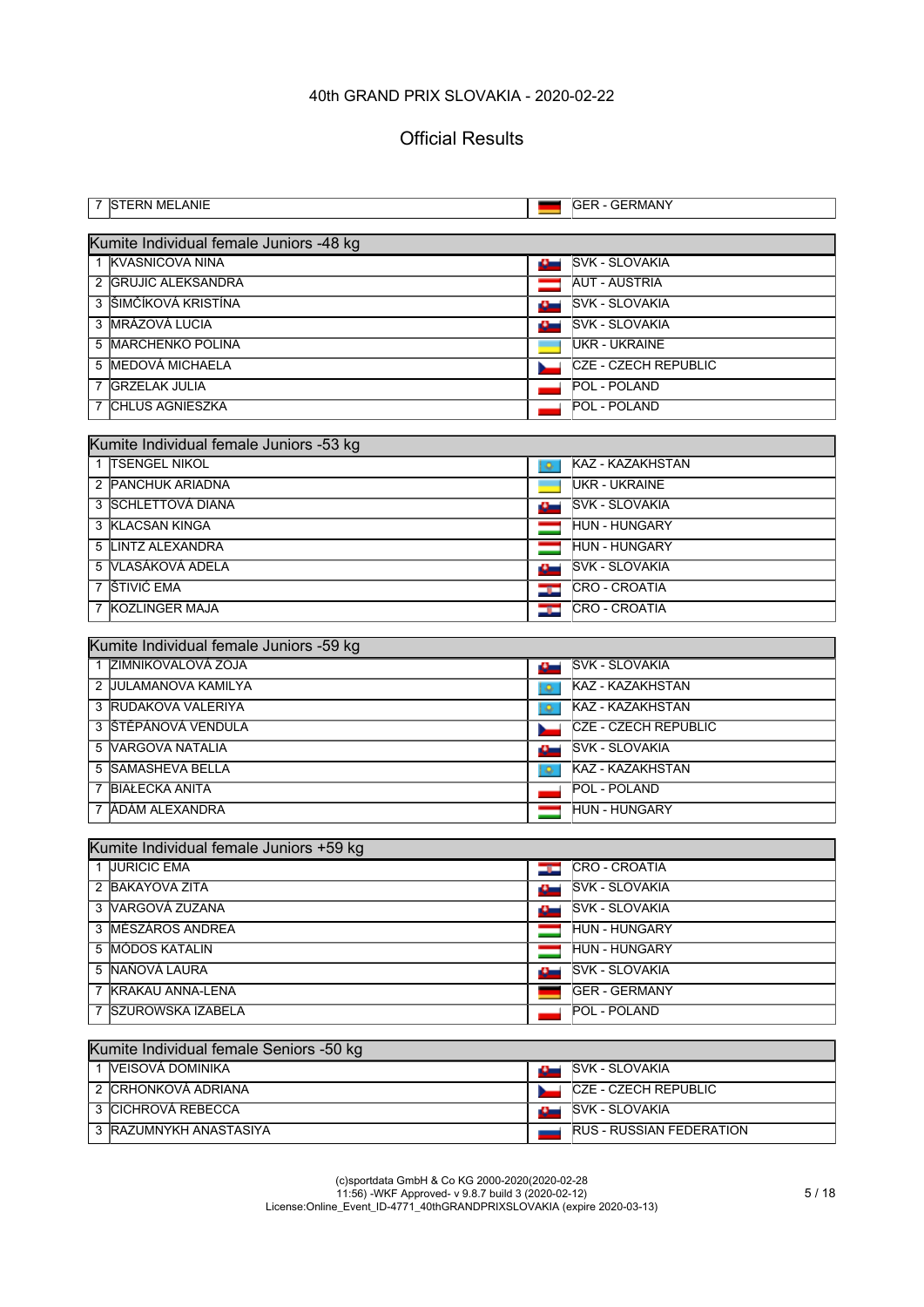#### Official Results

|  | 5 ISVILENOVA KRISTINA | <b>BUL - BULGARIA</b> |
|--|-----------------------|-----------------------|
|  | 5 RÓNAI LILI          | <b>HUN - HUNGARY</b>  |
|  | KLEMENT KARMEN        | <b>HUN - HUNGARY</b>  |
|  | IPALASHEVSKA YULIIA   | <b>IUKR - UKRAINE</b> |

| Kumite Individual female Seniors -55 kg |                                                                                                                                                                                      |                              |  |
|-----------------------------------------|--------------------------------------------------------------------------------------------------------------------------------------------------------------------------------------|------------------------------|--|
|                                         |                                                                                                                                                                                      | <b>SVK - SLOVAKIA</b>        |  |
|                                         |                                                                                                                                                                                      | <b>POL - POLAND</b>          |  |
|                                         |                                                                                                                                                                                      | <b>ICZE - CZECH REPUBLIC</b> |  |
|                                         |                                                                                                                                                                                      | IUKR - UKRAINE               |  |
|                                         |                                                                                                                                                                                      | <b>IPOL - POLAND</b>         |  |
|                                         | ₩                                                                                                                                                                                    | <b>INOR - NORWAY</b>         |  |
|                                         |                                                                                                                                                                                      | IUKR - UKRAINE               |  |
|                                         |                                                                                                                                                                                      | IUKR - UKRAINE               |  |
|                                         | 1 SEMANIKOVÁ VIKTÓRIA<br>2 ISABIECKA JULIA<br>3 BURGEROVÁ MONIKA<br>3 PROTSENKO ANNA<br>5 ISZPONDER NATALIA<br>5 ISKOGLAND MARIAM<br>7 NELOZO ANASTASIYA<br>7 ISHOLOKHOVA OLEKSANDRA |                              |  |

| Kumite Individual female Seniors -61 kg |                      |  |                       |
|-----------------------------------------|----------------------|--|-----------------------|
|                                         | 1 VEITHOVÁ LUCIE     |  | ICZE - CZECH REPUBLIC |
|                                         | 2 SUCHANKOVA INGRIDA |  | <b>SVK - SLOVAKIA</b> |
|                                         | 3 KHAMIS REEM        |  | <b>IGER - GERMANY</b> |
|                                         | 3 EHRHORN JULIA      |  | <b>IGER - GERMANY</b> |
|                                         | 5 TOPALOVIC LEJLA    |  | <b>AUT - AUSTRIA</b>  |
|                                         | 5 PILLÁROVÁ VIKTÓRIA |  | <b>SVK - SLOVAKIA</b> |
|                                         | 7 IMRÁZOVÁ SIMONA    |  | <b>SVK - SLOVAKIA</b> |
|                                         | 7 IUWIJAŁA AGATA     |  | <b>POL - POLAND</b>   |

| Kumite Individual female Seniors -68 kg |                          |  |                       |
|-----------------------------------------|--------------------------|--|-----------------------|
|                                         | 1 GREJNER WIKTORIA       |  | <b>POL - POLAND</b>   |
|                                         | 2 REZAJEVA VIKTORIJA     |  | LAT - LATVIA          |
|                                         | 3 BUTRYM IGA             |  | <b>POL - POLAND</b>   |
|                                         | 3 KOPÚŇOVÁ MIROSLAVA     |  | <b>SVK - SLOVAKIA</b> |
|                                         | 5 <b>IHERZIG MARLENE</b> |  | <b>IGER - GERMANY</b> |
|                                         | 5 MITROFANOVA KATRINA    |  | LAT - LATVIA          |
|                                         | 7 IMAKSIMOVIC MARIJANA   |  | <b>AUT - AUSTRIA</b>  |

| Kumite Individual female Seniors +68 kg |    |                       |  |  |
|-----------------------------------------|----|-----------------------|--|--|
| 1 ITATÁROVÁ DOMINIKA                    | o. | <b>SVK - SLOVAKIA</b> |  |  |
| 2 KUBALOVÁ ZUZANA                       | 41 | <b>SVK - SLOVAKIA</b> |  |  |
| 3 IPAP DOROTTYA                         |    | <b>HUN - HUNGARY</b>  |  |  |
| 3 STAMER SELINA                         |    | <b>IGER - GERMANY</b> |  |  |
| 5 BERRIER NATHALIE                      |    | <b>IGER - GERMANY</b> |  |  |
| 5 HARAST KINGA                          |    | <b>IPOL - POLAND</b>  |  |  |
| 7 BARTHA NIKOLA                         |    | <b>HUN - HUNGARY</b>  |  |  |

# Kumite Individual female U10 +37 kg 1 SPYCHALSKA MAŁGORZATA POLAND POL - POLAND 2 GYURICS LILIEN HUNGARY 3 PARDUSOVÁ AMANDA SVK - SLOVAKIA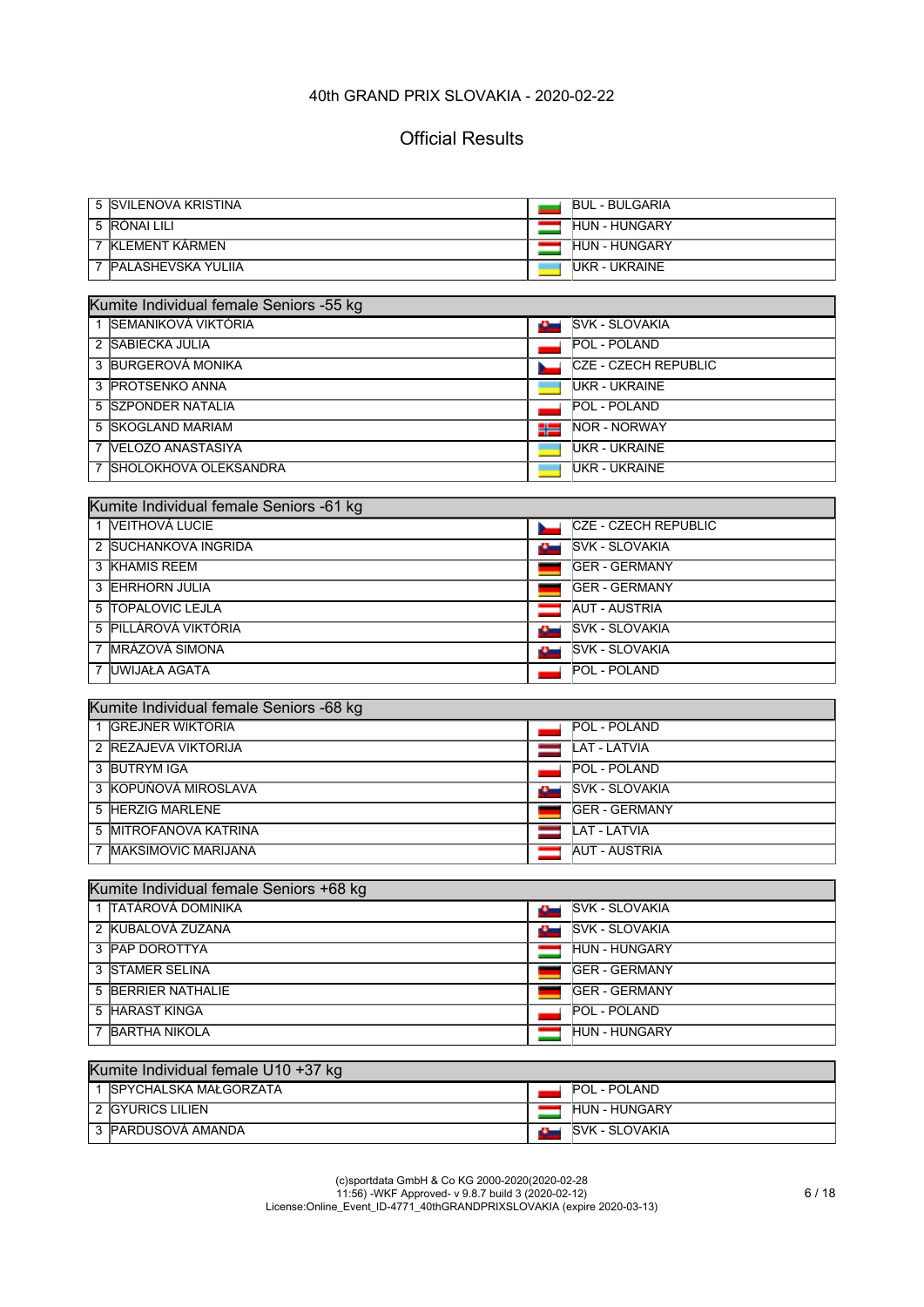## Official Results

| 3 KITTNEROVÁ ELA                                           |            | <b>CZE - CZECH REPUBLIC</b>                    |  |  |
|------------------------------------------------------------|------------|------------------------------------------------|--|--|
| 5 MUZIKÁŘOVÁ ELIŠKA                                        |            | CZE - CZECH REPUBLIC                           |  |  |
|                                                            |            |                                                |  |  |
| Kumite Individual female U10 -27 kg                        |            |                                                |  |  |
| 1 JEVŠENAK ALINA                                           | فست        | <b>SLO - SLOVENIA</b>                          |  |  |
| 2 SOTNIKOVA IVANNA                                         |            | <b>UKR - UKRAINE</b>                           |  |  |
| 3 GVOZDIKOVA ANASTASIYA                                    |            | <b>UKR - UKRAINE</b>                           |  |  |
| 3 ICIRHANOVÁ NIKOL                                         |            | CZE - CZECH REPUBLIC                           |  |  |
| 5 LAVIČKOVÁ NELLI                                          |            | CZE - CZECH REPUBLIC                           |  |  |
| 5 DOMANSKA LIZA                                            |            | <b>UKR - UKRAINE</b>                           |  |  |
| 7 BERZINA SOFIJA                                           |            | LAT - LATVIA                                   |  |  |
| 7 HORVÁTHOVÁ MONIKA                                        | ست         | <b>SVK - SLOVAKIA</b>                          |  |  |
|                                                            |            |                                                |  |  |
| Kumite Individual female U10 -32 kg                        |            |                                                |  |  |
| 1 NOVOTNÁ VICTORIA                                         | سائل       | <b>SVK - SLOVAKIA</b>                          |  |  |
| 2 STENDLER ŽIVA                                            | General Co | <b>SLO - SLOVENIA</b>                          |  |  |
| 3 JELINSKA KINGA - MAGDALĒNA                               |            | LAT - LATVIA                                   |  |  |
| 3 WOJCIECHOWSKA MAJA                                       |            | POL - POLAND                                   |  |  |
| 5 STREICHEROVÁ ROMANA                                      | سائل       | <b>SVK - SLOVAKIA</b>                          |  |  |
| <b>5 KARBOWNIK POLA</b>                                    |            | <b>POL - POLAND</b>                            |  |  |
| 7 <b>IVANOVA POLINA</b>                                    |            | <b>UKR - UKRAINE</b>                           |  |  |
| 7 ARKHIPOVA SOFIA                                          |            | <b>UKR - UKRAINE</b>                           |  |  |
|                                                            |            |                                                |  |  |
|                                                            |            |                                                |  |  |
| Kumite Individual female U10 -37 kg                        |            |                                                |  |  |
| 1 HUBINSKÁ LINDA                                           | سائل       | SVK - SLOVAKIA                                 |  |  |
| 2 KAŠÍK KLAUDIE                                            |            | <b>CZE - CZECH REPUBLIC</b>                    |  |  |
| 3 POPOVA ALEKSANDRA                                        |            | <b>LAT - LATVIA</b>                            |  |  |
| 3 GAŠPAROVÁ JESIKA                                         | ست         | SVK - SLOVAKIA                                 |  |  |
| 5 PANIĆ PAULA                                              | 33         | CRO - CROATIA                                  |  |  |
| 5 ZELMANOVÁ ALŽBETA                                        | نسائك      | SVK - SLOVAKIA                                 |  |  |
| 7 HORBACH ANNA                                             |            | <b>UKR - UKRAINE</b>                           |  |  |
| 7 SATALOVÁ SOŇA                                            | سائك       | <b>SVK - SLOVAKIA</b>                          |  |  |
|                                                            |            |                                                |  |  |
| Kumite Individual female U12 +40 kg<br>1 KLEWAROVÁ MARKÉTA |            | CZE - CZECH REPUBLIC                           |  |  |
| 2 KRATOCHWILL ZOÉ                                          |            | <b>HUN - HUNGARY</b>                           |  |  |
| 3 LISOVSKA VARVARA                                         |            | <b>UKR - UKRAINE</b>                           |  |  |
| 3 LENARD HANNA                                             |            | <b>HUN - HUNGARY</b>                           |  |  |
| 5 SARA SZABO                                               |            | <b>ROU - ROMANIA</b>                           |  |  |
| 5 BAKOS FLÓRA                                              |            | <b>HUN - HUNGARY</b>                           |  |  |
| 7 MARCÍNOVÁ KAROLÍNA                                       |            | CZE - CZECH REPUBLIC                           |  |  |
| 7 FIALOVÁ ANDREA                                           |            | <b>CZE - CZECH REPUBLIC</b>                    |  |  |
|                                                            |            |                                                |  |  |
| Kumite Individual female U12 -30 kg                        |            |                                                |  |  |
| <u>1  NÁDAŠDIOVÁ NATÁLIA</u>                               | سائك       | <b>SVK - SLOVAKIA</b>                          |  |  |
| 2 KRNÁČOVÁ NATÁLIA<br>3 DZIEDZINOVÁ ZARA                   | سائك       | <b>SVK - SLOVAKIA</b><br><b>SVK - SLOVAKIA</b> |  |  |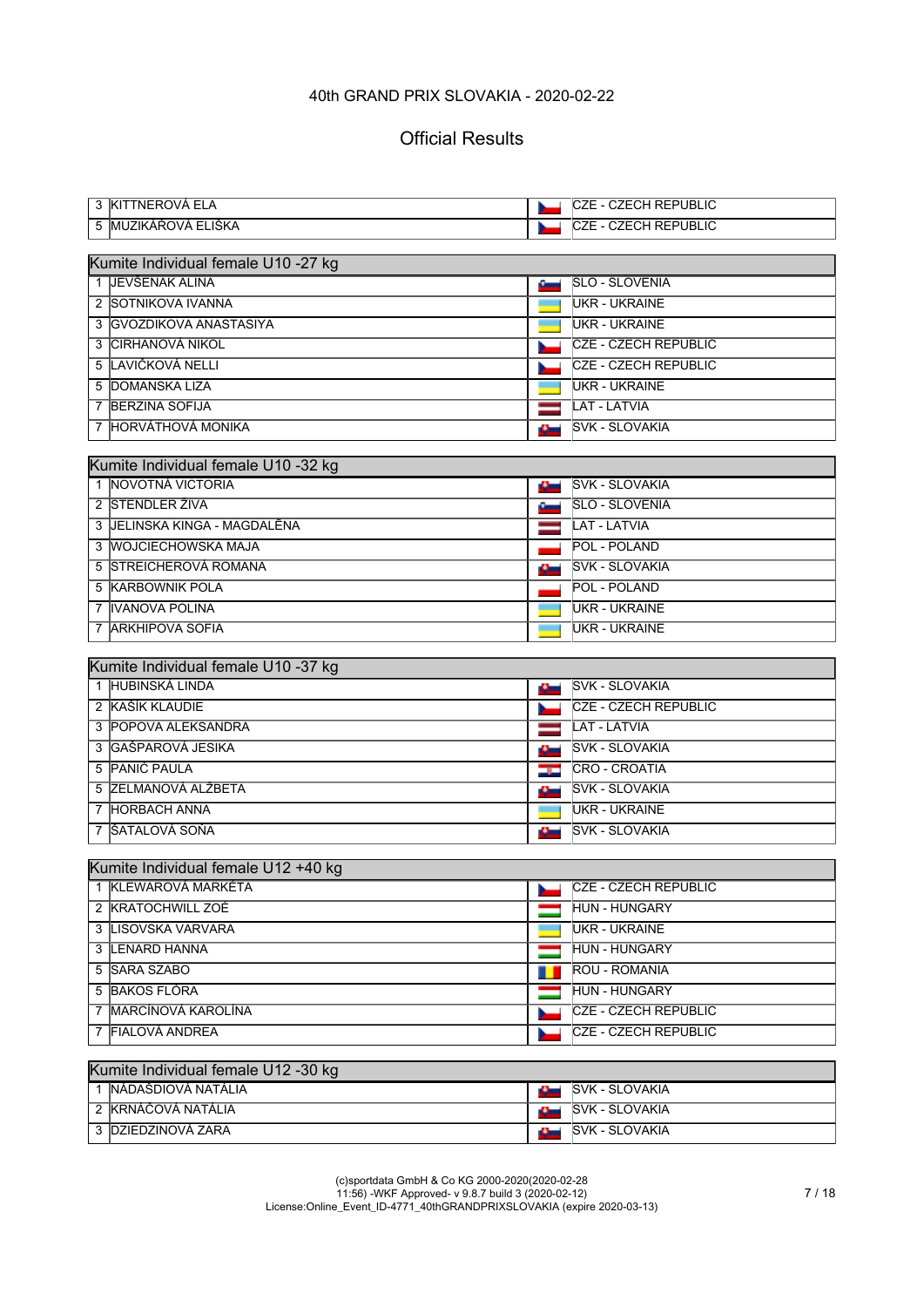#### Official Results

| 3 IKOLANOWSKA MAJA    |   | <b>IPOL - POLAND</b>  |
|-----------------------|---|-----------------------|
| 5 TARIEIEVA VIKTORIIA |   | <b>IUKR - UKRAINE</b> |
| 5 BERZINA SOFIJA      |   | LAT - LATVIA          |
| IHUDINA TEA           | œ | ICRO - CROATIA        |
| IMIERNA ADRIANA       |   | ISVK - SLOVAKIA       |

#### Kumite Individual female U12 -35 kg

| 1 BUKOVSKÁ LUCIE              |    | <b>CZE - CZECH REPUBLIC</b> |  |  |
|-------------------------------|----|-----------------------------|--|--|
| 2 PANIĆ PAULA                 | 33 | ICRO - CROATIA              |  |  |
| 3 SPRADZINA ARIANNA           |    | <b>LAT - LATVIA</b>         |  |  |
| 3 DALNOKI SZOFI               |    | <b>HUN - HUNGARY</b>        |  |  |
| 5 ARKHIPOVA SOFIA             |    | <b>IUKR - UKRAINE</b>       |  |  |
| 5 LIELINSKA KINGA - MAGDALĒNA |    | LAT - LATVIA                |  |  |
| 7 HALECKÁ SOFIA               |    | <b>SVK - SLOVAKIA</b>       |  |  |
| <b>INOVAKOVA KATERINA</b>     |    | ICZE - CZECH REPUBLIC       |  |  |
|                               |    |                             |  |  |

#### Kumite Individual female U12 -40 kg

| 1 UERMACONOKA NATALIJA |    | LAT - LATVIA          |  |  |
|------------------------|----|-----------------------|--|--|
| 2 <b>IMEDIC ADELA</b>  |    | <b>SLO - SLOVENIA</b> |  |  |
| 3 PASTERNAK OKSANA     |    | <b>IUKR - UKRAINE</b> |  |  |
| 3 ICETIN CEYLIN        |    | <b>AUT - AUSTRIA</b>  |  |  |
| 5 TODERASH OLEKSANDRA  |    | <b>IUKR - UKRAINE</b> |  |  |
| 5 FRANKOVÁ ANNA        |    | ICZE - CZECH REPUBLIC |  |  |
| 7 ILAVSKÁ KRISTÍNA     | ست | <b>SVK - SLOVAKIA</b> |  |  |
| 7 BARANOVA ULIANA      |    | <b>IUKR - UKRAINE</b> |  |  |

#### Kumite Individual female U14 +50 kg

| 1 KOPFER ANNA              |     | <b>HUN - HUNGARY</b>        |
|----------------------------|-----|-----------------------------|
| 2 VAJDA MAGDALENA          | درد | ICRO - CROATIA              |
| 3 PIOTRKOWSKA IZABELA      |     | <b>POL - POLAND</b>         |
| 3 LOYAL LILI               |     | <b>HUN - HUNGARY</b>        |
| 5 LUPTÁKOVÁ NATÁLIA LEA    |     | <b>SVK - SLOVAKIA</b>       |
| 5 IŠTECOVÁ KATEŘINA        |     | ICZE - CZECH REPUBLIC       |
| 7 HAKOVÁ AMÁLIE            |     | <b>CZE - CZECH REPUBLIC</b> |
| <b>JEDRZEJEWSKA AMELIA</b> |     | <b>POL - POLAND</b>         |

#### Kumite Individual female U14 -40 kg 1 VASHCHYSHYN ANNA UKRAINE NA UKRAINE NA UKRAINE NA UKRAINE NA UKRAINE NA UKRAINE 2 KRAUSE OLIWIA POLAND 3 JALOWICZOROVÁ VERONIKA SVK - SLOVAKIA 3 LUJIĆ ANA CRO - CROATIA 5 MEINERT JACQUELINE GER - GERMANY 5 NEMES MAJA 7 FRANKOVÁ ANNA CZE - CZECH REPUBLIC 7 KURICOVÁ EMA SVK - SLOVAKIA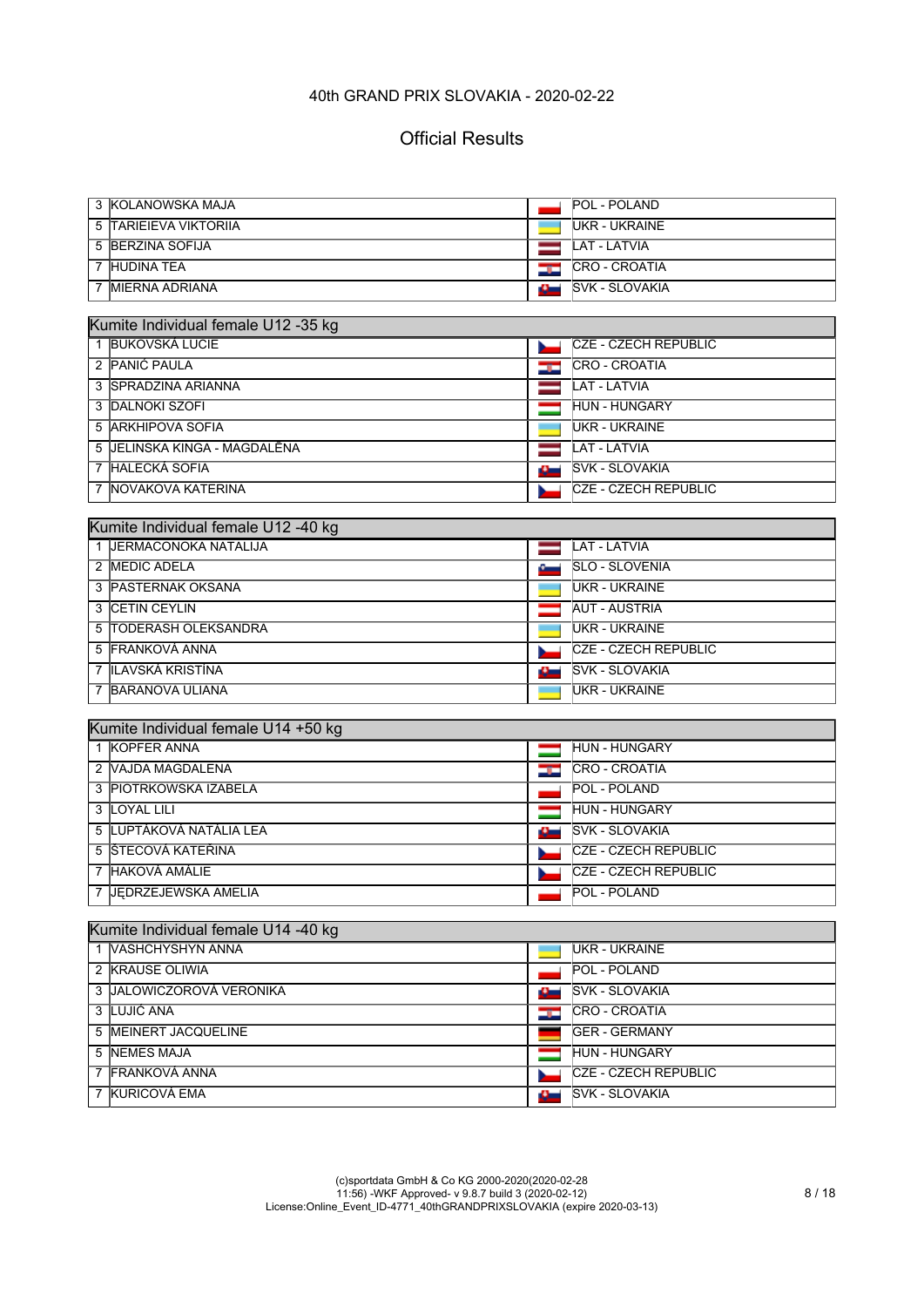| Kumite individual female U14 -45 kg |                                                          |                                   |                                      |  |
|-------------------------------------|----------------------------------------------------------|-----------------------------------|--------------------------------------|--|
|                                     | 1 HRDLIČKOVÁ LUCY                                        |                                   | <b>CZE - CZECH REPUBLIC</b>          |  |
|                                     | 2 ZACHAROVÁ EMA                                          | سائل                              | <b>SVK - SLOVAKIA</b>                |  |
|                                     | 3 PRÍGLOVÁ MARIE                                         |                                   | <b>CZE - CZECH REPUBLIC</b>          |  |
|                                     | 3 HECKER BOJANA                                          |                                   | HUN - HUNGARY                        |  |
|                                     | 5 MALCHOVA KARIN                                         |                                   | <b>SVK - SLOVAKIA</b>                |  |
|                                     | 5 MIŠOVÝCHOVÁ ZUZANA                                     |                                   | <b>SVK - SLOVAKIA</b>                |  |
|                                     | 7 ZEMBOWICZ ANTONINA                                     |                                   | POL - POLAND                         |  |
|                                     | 7 PÁLEŠOVÁ VIKTÓRIA                                      | سائك                              | <b>SVK - SLOVAKIA</b>                |  |
|                                     |                                                          |                                   |                                      |  |
|                                     | Kumite Individual female U14 -50 kg                      |                                   |                                      |  |
|                                     | 1 <b>IFRYDRYCHOVÁ MAGDALENA</b>                          |                                   | <b>CZE - CZECH REPUBLIC</b>          |  |
|                                     | 2 LEWANDOWSKA KATARZYNA                                  |                                   | <b>POL - POLAND</b>                  |  |
|                                     | 3 BOGDAN PANNA                                           |                                   | HUN - HUNGARY                        |  |
|                                     | 3 JESENICOVA NINA                                        | 42 -                              | <b>SVK - SLOVAKIA</b>                |  |
|                                     | 5 GLATZOVÁ BARBORA                                       | 43 -                              | <b>SVK - SLOVAKIA</b>                |  |
|                                     | 5 BAGOTAI VIOLA                                          |                                   | HUN - HUNGARY                        |  |
|                                     | 7 DZEDZEJ ANIELA                                         |                                   | POL - POLAND                         |  |
|                                     | 7 JANDACKÁ NINA                                          | ست                                | <b>SVK - SLOVAKIA</b>                |  |
|                                     |                                                          |                                   |                                      |  |
|                                     | Kumite individual female U21 +68 kg                      |                                   |                                      |  |
|                                     | 1 JELŽOVÁ NINA                                           | سائك                              | <b>SVK - SLOVAKIA</b>                |  |
|                                     | 2 PAP DOROTTYA                                           |                                   | <b>HUN - HUNGARY</b>                 |  |
|                                     | 3 SZELĄGIEWICZ PATRYCJA                                  |                                   | POL - POLAND                         |  |
|                                     | 3 JOVICIC JÁZMIN                                         |                                   | HUN - HUNGARY                        |  |
|                                     | 5 BOODHOO NOÉMI                                          |                                   | HUN - HUNGARY                        |  |
|                                     | 5 VONDRŮ VIKTORIE                                        |                                   | CZE - CZECH REPUBLIC                 |  |
|                                     |                                                          |                                   |                                      |  |
|                                     | Kumite individual female U21 -50 kg                      |                                   |                                      |  |
|                                     | 1   PALASHEVSKA YULIIA                                   | <b>Contract Contract Contract</b> | <b>UKR - UKRAINE</b>                 |  |
|                                     | 2 SIMČÍKOVÁ KRISTÍNA                                     | سائل                              | <b>SVK - SLOVAKIA</b>                |  |
|                                     | 3 RAZUMNYKH ANASTASIYA                                   |                                   | <b>RUS - RUSSIAN FEDERATION</b>      |  |
|                                     | 3 RÓNAI LILI                                             |                                   | HUN - HUNGARY                        |  |
|                                     | 5 CONDLOVÁ LUCIE                                         |                                   | <b>CZE - CZECH REPUBLIC</b>          |  |
|                                     |                                                          |                                   |                                      |  |
|                                     | Kumite individual female U21 -55 kg<br>1 PANCHUK ARIADNA |                                   |                                      |  |
|                                     | 2 SKOGLAND MARIAM                                        |                                   | <b>UKR - UKRAINE</b><br>NOR - NORWAY |  |
|                                     |                                                          | ∺=                                |                                      |  |
|                                     | 3 SOKOŁOWSKA KLAUDIA                                     |                                   | POL - POLAND                         |  |
|                                     | 3 PULEGA MATILDA                                         |                                   | <b>ITA - ITALY</b>                   |  |
|                                     | 5 KLACSAN KINGA                                          |                                   | <b>HUN - HUNGARY</b>                 |  |
|                                     | 5 RANCAN SANDRA                                          |                                   | POL - POLAND                         |  |
|                                     | Kumite individual female U21 -61 kg                      |                                   |                                      |  |
|                                     | 1 KHAMIS REEM                                            |                                   | <b>GER - GERMANY</b>                 |  |
|                                     | 2 PÁLINKÁŠOVÁ LAURA                                      |                                   | <b>SVK - SLOVAKIA</b>                |  |
|                                     | 3 HRNKOVÁ SARAH                                          |                                   | <b>SVK - SLOVAKIA</b>                |  |
|                                     |                                                          |                                   |                                      |  |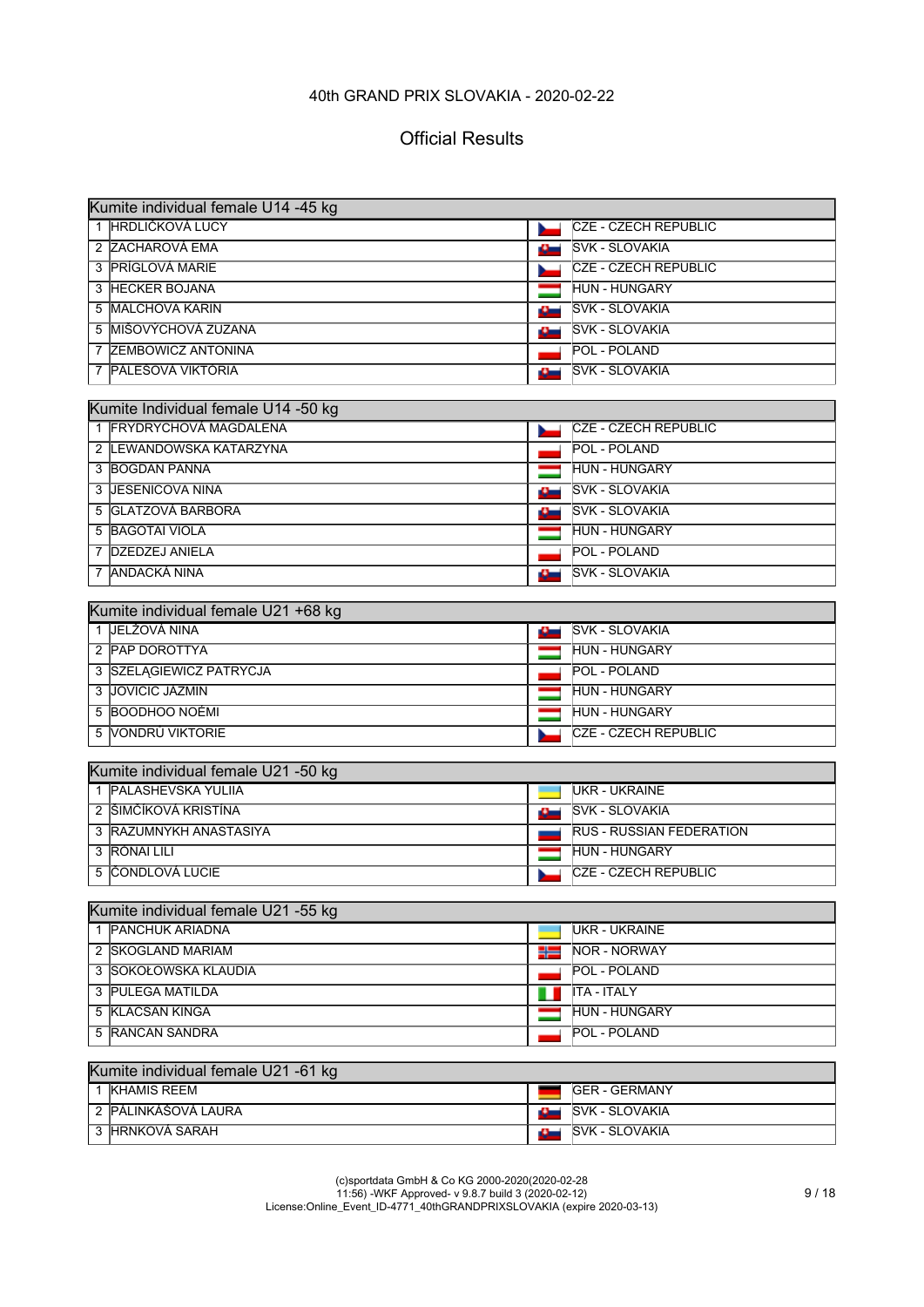| 3 SIELIEMIENIEVA ELINA               | <b>UKR - UKRAINE</b><br>سم    |                             |
|--------------------------------------|-------------------------------|-----------------------------|
| <b>5 TOPALOVIC LEJLA</b>             | <b>AUT - AUSTRIA</b>          |                             |
| 5 GODLEWSKA MAGDALENA                | POL - POLAND                  |                             |
| 7 NEHILOVÁ MERCEDES                  | <b>SVK - SLOVAKIA</b><br>41-1 |                             |
| 7 SZALAI ZSUZSANNA                   | HUN - HUNGARY                 |                             |
|                                      |                               |                             |
| Kumite individual female U21 -68 kg  |                               |                             |
| 1 SAELID ANNIKA                      | NOR - NORWAY<br>╬             |                             |
| 2 KRIVDOVÁ SÁRA                      | SVK - SLOVAKIA<br>ست          |                             |
| 3 LIESKE SANDRA                      | POL - POLAND                  |                             |
| 3 HOLLÓ EVELIN                       | HUN - HUNGARY                 |                             |
| 5 GREJNER WIKTORIA                   | POL - POLAND                  |                             |
| 5 PEVALOVÁ MIROSLAVA                 | <b>SVK - SLOVAKIA</b><br>سائل |                             |
| 7 MAKSIMOVIC MARIJANA                | <b>AUT - AUSTRIA</b>          |                             |
| 7 YAZAN ALEYNA                       | <b>AUT - AUSTRIA</b>          |                             |
|                                      |                               |                             |
| Kumite Individual female U8 +28 kg   |                               |                             |
| 1 TVRDONOVA LEA                      | <b>AUT - AUSTRIA</b>          |                             |
| 2 SLAMKOVÁ LUCIA                     | SVK - SLOVAKIA<br>سائل        |                             |
| 3 SUCHANOVA ADELA                    | <b>SVK - SLOVAKIA</b>         |                             |
| 3 KALINA SOFIIA                      | <b>UKR - UKRAINE</b>          |                             |
|                                      |                               |                             |
| Kumite Individual female U8 -20 kg   |                               |                             |
| 1 HORŇÁKOVÁ SOFIE                    |                               | <b>CZE - CZECH REPUBLIC</b> |
| 2 BARTKOVÁ KAROLÍNA                  | SVK - SLOVAKIA<br>سائك        |                             |
| 3 BENÍŠKOVÁ BEATRIS                  |                               | CZE - CZECH REPUBLIC        |
| Kumite Individual female U8 -24 kg   |                               |                             |
| 1 URIKOVA MIA                        | <b>SVK - SLOVAKIA</b><br>ست   |                             |
| 2 JAKUBIKOVA NINA                    | <b>SVK - SLOVAKIA</b><br>سائك |                             |
| 3 REPKOVÁ REBEKA                     | SVK - SLOVAKIA<br>ست          |                             |
| 3 RYCHLÁ NATÁLIE                     |                               | CZE - CZECH REPUBLIC        |
| 5 BEŽÁKOVÁ NATÁLIA                   | <b>SVK - SLOVAKIA</b><br>ست   |                             |
|                                      |                               |                             |
| Kumite Individual female U8 -28 kg   |                               |                             |
| 1 CERNÁKOVÁ OLIVIA                   | <b>SVK - SLOVAKIA</b><br>42   |                             |
| 2 HYBENOVÁ HANA                      | <b>SVK - SLOVAKIA</b><br>43   |                             |
| 3 LAPOŠOVÁ KRISTÍNA                  | <b>SVK - SLOVAKIA</b><br>43 - |                             |
| 3 KRATOCHWILL BORA                   | <b>HUN - HUNGARY</b>          |                             |
|                                      |                               |                             |
| Kumite Individual male Cadets -52 kg |                               |                             |
| 1 KAN DANIIL                         | KAZ - KAZAKHSTAN<br>D.        |                             |
| 2 PAPP ZOLTÁN                        | SVK - SLOVAKIA<br>52 -        |                             |
| 3 DÉVÉNYI BENCE                      | <b>HUN - HUNGARY</b>          |                             |
| 3 HORVÁTH-SCHINDLER TAMÁS            | <b>HUN - HUNGARY</b>          |                             |
| 5 OPAS ALEKSANDER                    | POL - POLAND                  |                             |
| 5 ZHADGEROV ALISHER                  | KAZ - KAZAKHSTAN<br>19.       |                             |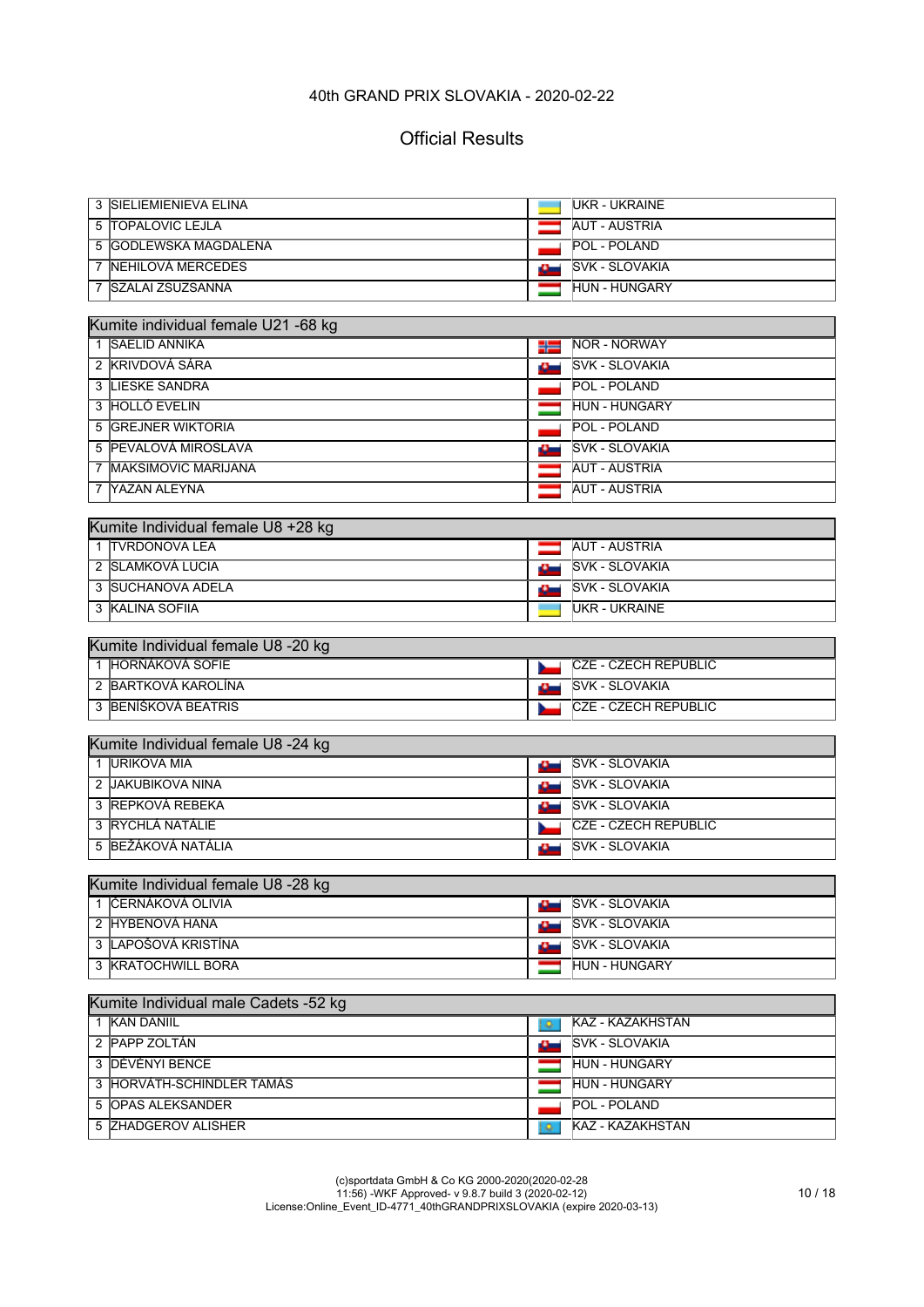| 7 MAŇKO JAKUB                         | <b>SVK - SLOVAKIA</b><br>$\bullet$ |  |  |  |  |
|---------------------------------------|------------------------------------|--|--|--|--|
| 7 BADAK BALÁZS                        | <b>HUN - HUNGARY</b>               |  |  |  |  |
|                                       |                                    |  |  |  |  |
| Kumite Individual male Cadets -57 kg  |                                    |  |  |  |  |
| 1 OVRAS OLEH                          | <b>UKR - UKRAINE</b>               |  |  |  |  |
| 2 DZIUDA DOMINIK                      | <b>POL - POLAND</b>                |  |  |  |  |
| 3 KISS BÁNK BOTOND                    | HUN - HUNGARY                      |  |  |  |  |
| 3 BESSARABOV ANATOLII                 | <b>UKR - UKRAINE</b>               |  |  |  |  |
| 5 SENYK ARTUR                         | <b>UKR - UKRAINE</b>               |  |  |  |  |
| 5 HAB GÁBOR                           | <b>HUN - HUNGARY</b>               |  |  |  |  |
| 7 MAIORCHAK ROMAN                     | <b>UKR - UKRAINE</b>               |  |  |  |  |
| 7 KMET' ANDREJ                        | <b>SVK - SLOVAKIA</b><br>نسائل     |  |  |  |  |
|                                       |                                    |  |  |  |  |
| Kumite Individual male Cadets -63 kg  |                                    |  |  |  |  |
| 1 ŽBODÁK TIMOTEJ                      | <b>SVK - SLOVAKIA</b><br>سائك      |  |  |  |  |
| 2 RAKOVNIK SVEN                       | <b>SLO - SLOVENIA</b><br>نست       |  |  |  |  |
| 3 MARIIAN MAKSIM                      | <b>RUS - RUSSIAN FEDERATION</b>    |  |  |  |  |
| 3 MUKHAT AIDOS                        | KAZ - KAZAKHSTAN<br>$\circ$        |  |  |  |  |
| 5 HOTRA YURII                         | UKR - UKRAINE                      |  |  |  |  |
| 5 <b>ULBRICH ALEXANDER</b>            | <b>GER - GERMANY</b>               |  |  |  |  |
| 7 RYCHLÝ ONDŘEJ                       | CZE - CZECH REPUBLIC               |  |  |  |  |
| 7 LASKOWSKI JAN                       | <b>POL - POLAND</b>                |  |  |  |  |
|                                       |                                    |  |  |  |  |
| Kumite Individual male Cadets -70 kg  |                                    |  |  |  |  |
| 1 KOVTUNENKO KOSTIANTYN               | <b>UKR - UKRAINE</b>               |  |  |  |  |
| 2 GRISCHENKO OLEG                     | <b>UKR - UKRAINE</b>               |  |  |  |  |
| 3 FEDOR ZOLTÁN                        | <b>HUN - HUNGARY</b>               |  |  |  |  |
| 3 STEPNIEWSKI ANTONI                  | POL - POLAND                       |  |  |  |  |
| 5 MAREK FRANTIŠEK                     | <b>CZE - CZECH REPUBLIC</b>        |  |  |  |  |
| 5 VASKÓ SAMU                          | HUN - HUNGARY                      |  |  |  |  |
| 7 PANARIN ILLIA                       | <b>UKR - UKRAINE</b>               |  |  |  |  |
| 7 KOZACHUK KYRYLO                     | <b>UKR - UKRAINE</b>               |  |  |  |  |
| Kumite Individual male Cadets +70 kg  |                                    |  |  |  |  |
| 1 BAGAEV MALIK                        | <b>BU SVK - SLOVAKIA</b>           |  |  |  |  |
| 2 KLOCHKO OLEH                        | <b>UKR - UKRAINE</b><br>$\sim$     |  |  |  |  |
| 3 BAKOS BÁLINT                        | HUN - HUNGARY                      |  |  |  |  |
| 3 MALTSEV YAROSLAV                    | <b>UKR - UKRAINE</b>               |  |  |  |  |
| 5 VARGA DÁNIEL                        | HUN - HUNGARY                      |  |  |  |  |
| 5 ELIÁŠ MARTIN                        | <b>CZE - CZECH REPUBLIC</b>        |  |  |  |  |
| 7 SNOPEK BOHOUS                       | CZE - CZECH REPUBLIC               |  |  |  |  |
| 7 PERHACS ERHARD                      | HUN - HUNGARY                      |  |  |  |  |
|                                       |                                    |  |  |  |  |
| Kumite Individual male Juniors -55 kg |                                    |  |  |  |  |
| 1 RUMENJAK NOA                        | <b>CRO - CROATIA</b><br>H          |  |  |  |  |
| 2 KWAŚNIEWSKI ARKADIUSZ               | POL - POLAND                       |  |  |  |  |
| 3 SWITALSKI DOMINIK                   | POL - POLAND                       |  |  |  |  |
|                                       |                                    |  |  |  |  |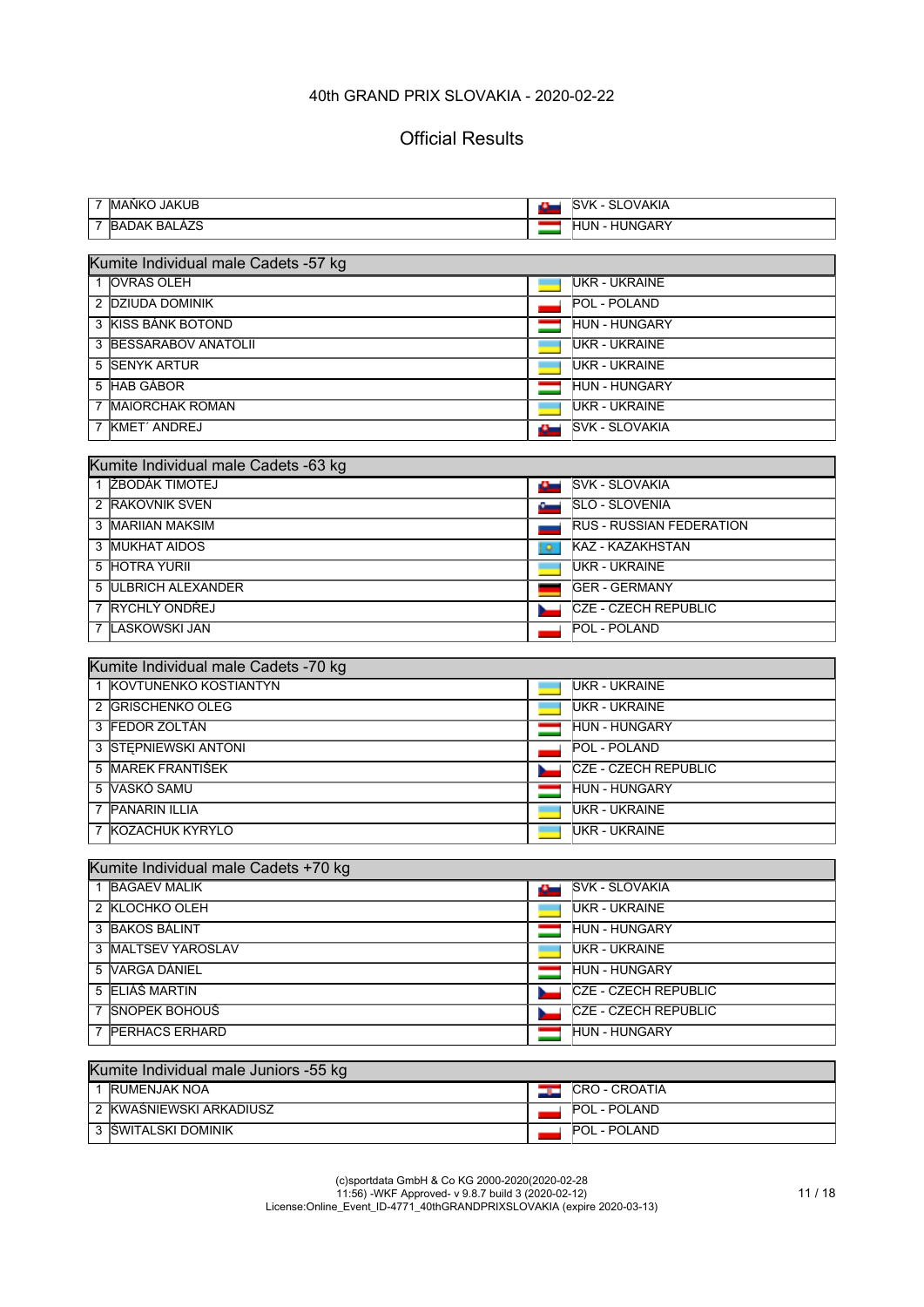#### Official Results

|  | 3 ISPRANCEL SZYMON       | <b>IPOL - POLAND</b>  |
|--|--------------------------|-----------------------|
|  | 5 IJANUSZAK NIKODEM      | <b>IPOL - POLAND</b>  |
|  | 5 IPRELEC IVAN           | ICRO - CROATIA        |
|  | 7 LANG MARVIN            | <b>IAUT - AUSTRIA</b> |
|  | <b>IKUCHURYAN STEPAN</b> | <b>IUKR - UKRAINE</b> |

#### Kumite Individual male Juniors -61 kg

| <b>MAMMADLI HUSEYN</b> |   | AZE - AZERBAIJAN         |
|------------------------|---|--------------------------|
| 2 CSATÓ ROLAND         |   | <b>HUN - HUNGARY</b>     |
| 3 IMOLDABEKOV DIAS     | ۰ | <b>IKAZ - KAZAKHSTAN</b> |
| 3 YANOVSKYY DAVYD      |   | <b>IUKR - UKRAINE</b>    |
| 5 IŽBODÁK TIMOTEJ      |   | <b>SVK - SLOVAKIA</b>    |
| 5 BÉRES BOTOND         |   | <b>HUN - HUNGARY</b>     |
| 7 OVRAS OLEH           |   | <b>IUKR - UKRAINE</b>    |
| VALENČAK MIHA          |   | <b>SLO - SLOVENIA</b>    |
|                        |   |                          |

| Kumite Individual male Juniors -68 kg |      |                       |  |  |
|---------------------------------------|------|-----------------------|--|--|
| 1 RUSLAN BEKZAT                       |      | KAZ - KAZAKHSTAN      |  |  |
| 2 DADASHOV ABBAS                      |      | AZE - AZERBAIJAN      |  |  |
| 3 KOWARIK MATTHIAS                    |      | <b>AUT - AUSTRIA</b>  |  |  |
| 3 PANARIN ILLIA                       |      | <b>IUKR - UKRAINE</b> |  |  |
| 5 ANGYAL RÓBERT                       |      | <b>HUN - HUNGARY</b>  |  |  |
| 5 POLIAK JAKUB                        | سائك | <b>SVK - SLOVAKIA</b> |  |  |
| 7 IGRISCHENKO OLEG                    |      | <b>UKR - UKRAINE</b>  |  |  |
| 7 LOCH LUKÁŠ SAMUEL                   | o.   | <b>SVK - SLOVAKIA</b> |  |  |

#### Kumite Individual male Juniors -76 kg

| 1 AGHAYEV FARID           | <b>TO</b> | AZE - AZERBAIJAN       |
|---------------------------|-----------|------------------------|
| 2 ISIMUN MAREK            | æ.        | <b>ISVK - SLOVAKIA</b> |
| 3 JJAROCKI HUBERT         |           | <b>POL - POLAND</b>    |
| 3 IČELA ARIS NIKOLAS      | d.        | <b>SVK - SLOVAKIA</b>  |
| 5 WACHOWSKI DOMINIK       |           | <b>POL - POLAND</b>    |
| 5 PIOTRKOWSKI ADAM        |           | <b>POL - POLAND</b>    |
| 7 FRYDEL ALEKSANDER       |           | <b>POL - POLAND</b>    |
| <b>IMELS YERMUKHAMMED</b> | ۰         | KAZ - KAZAKHSTAN       |

| Kumite Individual male Juniors +76 kg |                        |     |                       |  |
|---------------------------------------|------------------------|-----|-----------------------|--|
|                                       | 1 IDVORÁK ÁDÁM         |     | <b>HUN - HUNGARY</b>  |  |
|                                       | 2 GLUHINIC DARIO       |     | <b>CRO - CROATIA</b>  |  |
|                                       | 3 PAVLÁK MAREK         | æ.  | <b>SVK - SLOVAKIA</b> |  |
|                                       | 3 BAZDARIC ANTON       | درد | ICRO - CROATIA        |  |
|                                       | 5 BAGAEV MALIK         | 41  | <b>SVK - SLOVAKIA</b> |  |
|                                       | 5 SOBKOWIAK DAWID      |     | <b>POL - POLAND</b>   |  |
|                                       | <b>FRANKÓ DÁNIEL</b>   |     | <b>HUN - HUNGARY</b>  |  |
|                                       | <b>ISZABÓ KRISTIÁN</b> |     | <b>SVK - SLOVAKIA</b> |  |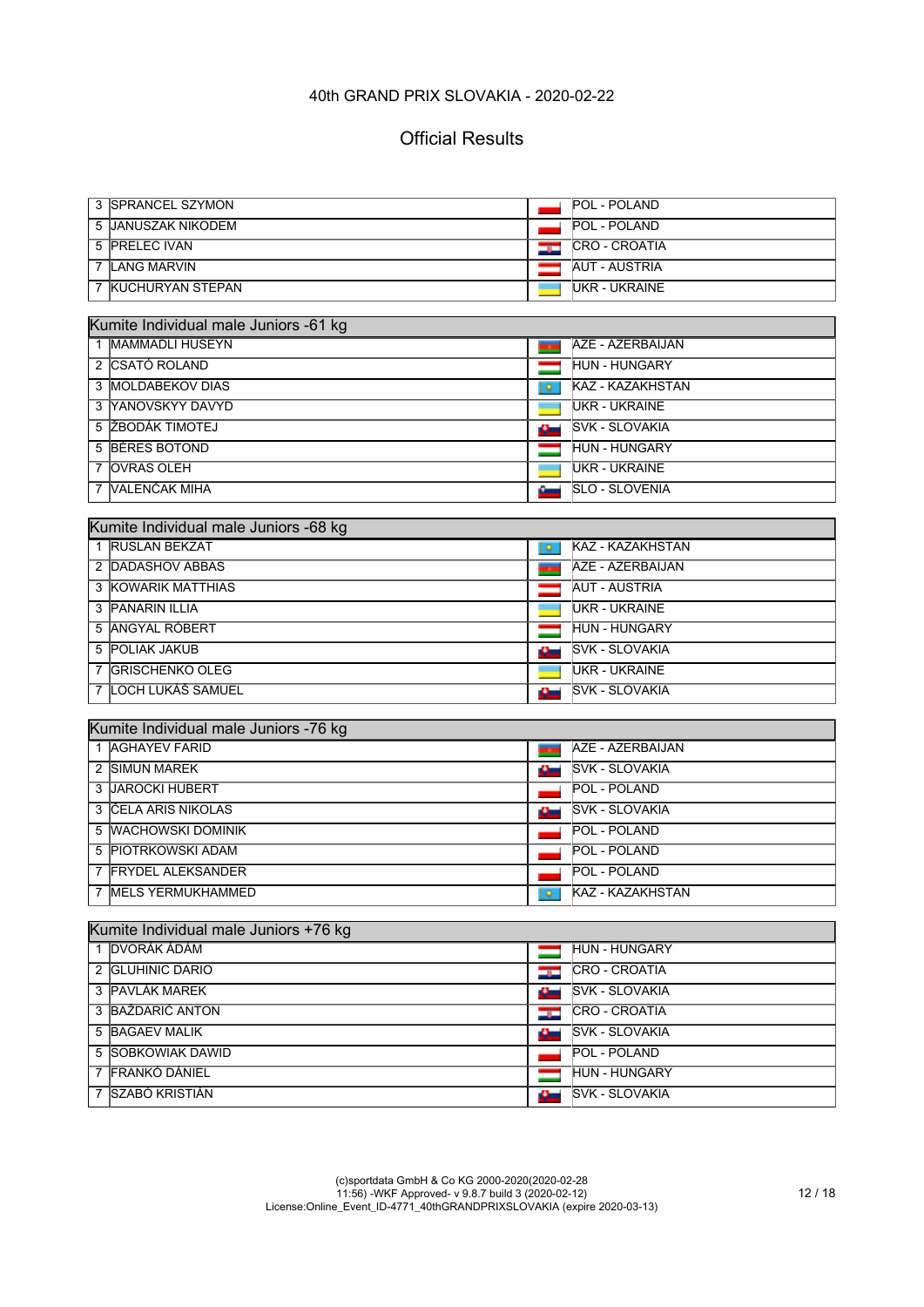#### Official Results

Kumite Individual male Seniors -60 kg

| 1 <b>IMRICH DOMINIK</b>                                     | $\bullet$                         | SVK - SLOVAKIA                             |
|-------------------------------------------------------------|-----------------------------------|--------------------------------------------|
| 2 DRÁBEK DAN                                                |                                   | CZE - CZECH REPUBLIC                       |
| 3 HAJDU MATEJ                                               | سائل                              | <b>SVK - SLOVAKIA</b>                      |
| 3 SELVAM PREM KUMAR                                         | $\circ$ $=$                       | <b>MAS - MALAYSIA</b>                      |
| 5 SZÖLLŐSI PATRIK                                           |                                   | <b>HUN - HUNGARY</b>                       |
| 5 SUSTRIETOV DENIS                                          |                                   | <b>UKR - UKRAINE</b>                       |
| 7 KLENIEWSKI BARTOSZ                                        |                                   | POL - POLAND                               |
| 7 SPICHKO DMYTRO                                            |                                   | <b>UKR - UKRAINE</b>                       |
|                                                             |                                   |                                            |
| Kumite Individual male Seniors -67 kg                       |                                   |                                            |
| 1 KHAKHULA OLEKSANDR                                        | <b>Contract Contract</b>          | <b>UKR - UKRAINE</b>                       |
| 2 SABIECKI MIŁOSZ                                           |                                   | <b>POL - POLAND</b>                        |
| 3 SHARAFUTDINOV ERNEST                                      |                                   | <b>RUS - RUSSIAN FEDERATION</b>            |
| 3 HOMOLA MATEJ                                              | سائل                              | <b>SVK - SLOVAKIA</b>                      |
| 5 HURIN OLEKSII                                             |                                   | <b>UKR - UKRAINE</b>                       |
| 5 GAIGY ROM                                                 | <b>D</b>                          | <b>ISR - ISRAEL</b>                        |
| 7 SZEGEDI DÖME                                              |                                   | <b>HUN - HUNGARY</b>                       |
| 7 DIDYCH MAKSYM                                             |                                   | <b>UKR - UKRAINE</b>                       |
|                                                             |                                   |                                            |
| Kumite Individual male Seniors -75 kg<br>1 HÁRSPATAKI GÁBOR |                                   |                                            |
|                                                             |                                   | <b>HUN - HUNGARY</b>                       |
| 2 RYABOSHAPKO KYRYLO                                        |                                   | <b>UKR - UKRAINE</b>                       |
| 3 BOGUSZEWSKI MACIEJ                                        |                                   | <b>POL - POLAND</b>                        |
| <b>3 KIRILL KUZNETSOV</b>                                   |                                   | <b>RUS - RUSSIAN FEDERATION</b>            |
| 5 RAGHONATHAN SHARMENDRAN                                   | ≃                                 | <b>MAS - MALAYSIA</b>                      |
| 5 ROMHANYI VID                                              |                                   | <b>AUT - AUSTRIA</b><br><b>ITA - ITALY</b> |
| 7 DELLE CURTI ASHENAFI                                      |                                   |                                            |
| 7 CZARNECKI KACPER                                          |                                   | <b>POL - POLAND</b>                        |
| Kumite Individual male Seniors -84 kg                       |                                   |                                            |
| 1 GYURIK ADI                                                | سائل                              | SVK - SLOVAKIA                             |
| 2 GYÖRGY DÁNIEL                                             |                                   | <b>HUN - HUNGARY</b>                       |
| 3 KAPDEBO BOTOND                                            |                                   | <b>HUN - HUNGARY</b>                       |
| 3 KRYCH JIŘÍ                                                |                                   | CZE - CZECH REPUBLIC                       |
| 5 FUZER JAN                                                 | $\Omega$                          | <b>SVK - SLOVAKIA</b>                      |
| 5 RETTENBACHER ROBIN                                        |                                   | <b>AUT - AUSTRIA</b>                       |
| 7 VOGT KACPER                                               |                                   | <b>POL - POLAND</b>                        |
| 7 ÜZÜM TEKIN                                                |                                   | <b>GER - GERMANY</b>                       |
|                                                             |                                   |                                            |
| Kumite Individual male Seniors +84 kg                       |                                   |                                            |
| 1 JÓBA ATTILA                                               | سائك                              | SVK - SLOVAKIA                             |
| 2 ABU BASSAL AHMAD                                          |                                   | <b>UKR - UKRAINE</b>                       |
| 3 HERMANN TOMÁŠ                                             |                                   | CZE - CZECH REPUBLIC                       |
| 3 HAČKO MARTIN                                              | سائك                              | <b>SVK - SLOVAKIA</b>                      |
| 5 SEREDA YURII                                              | <b>Contract Contract Contract</b> | <b>UKR - UKRAINE</b>                       |
| 5 GRATZER ANDRE                                             |                                   | <b>AUT - AUSTRIA</b>                       |
|                                                             |                                   |                                            |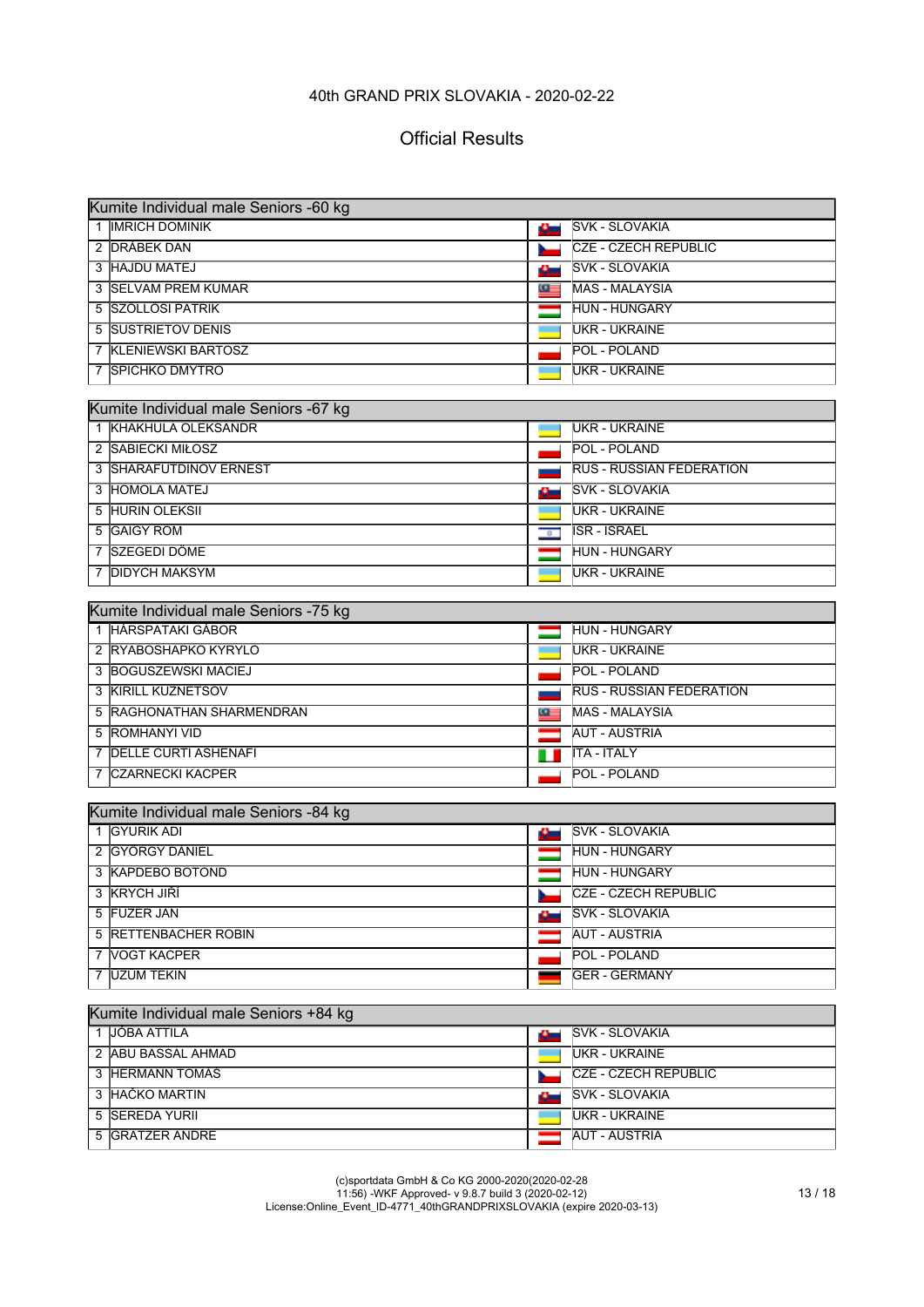| Kumite Individual male U10 +34 kg |                |                             |  |  |
|-----------------------------------|----------------|-----------------------------|--|--|
| 1 KOLESNYK MAKAR                  |                | <b>UKR - UKRAINE</b>        |  |  |
| 2 MITRÍK RICHARD                  | æ.             | <b>SVK - SLOVAKIA</b>       |  |  |
| 3 PRYTULA YAREMA                  |                | <b>UKR - UKRAINE</b>        |  |  |
| 3 BABIĆ IVAN                      | دود            | CRO - CROATIA               |  |  |
| 5 PETROV SERGEY                   | التنازل        | <b>UKR - UKRAINE</b>        |  |  |
| 5 VASILÍK DANIEL                  | ست             | <b>SVK - SLOVAKIA</b>       |  |  |
| 7 FOLTÍN MILAN                    | 43             | <b>SVK - SLOVAKIA</b>       |  |  |
| 7 KRATOCHWILL LŐRINC              |                | <b>HUN - HUNGARY</b>        |  |  |
|                                   |                |                             |  |  |
| Kumite Individual male U10 -26 kg |                |                             |  |  |
| 1 STARIKOV AKIM                   |                | <b>UKR - UKRAINE</b>        |  |  |
| 2 ANTONIUK BOHDAN                 |                | <b>UKR - UKRAINE</b>        |  |  |
| 3 DIMITROV DANIIL                 |                | <b>UKR - UKRAINE</b>        |  |  |
| 3 KOVÁČIK ŠIMON                   | ست             | <b>SVK - SLOVAKIA</b>       |  |  |
| 5 RADKOVSKYI ANDRIY               |                | <b>UKR - UKRAINE</b>        |  |  |
| 5 PATAKY LŐRINC                   |                | <b>HUN - HUNGARY</b>        |  |  |
| 7 NICHIPURENKO YEGOR              |                | UKR - UKRAINE               |  |  |
| 7 KOVALCHUK DENYS                 |                | <b>UKR - UKRAINE</b>        |  |  |
|                                   |                |                             |  |  |
| Kumite Individual male U10 -30 kg |                |                             |  |  |
| 1 PIRČÁK RENÉ                     | سائل           | SVK - SLOVAKIA              |  |  |
| 2 KONONOV MAKSIM                  |                | <b>UKR - UKRAINE</b>        |  |  |
| 3 LESKOVAR SVEN                   | دود            | CRO - CROATIA               |  |  |
| 3 PRIX MATHIAS                    |                | <b>AUT - AUSTRIA</b>        |  |  |
| 5 KOVAL VLADYSLAV                 |                | <b>UKR - UKRAINE</b>        |  |  |
| 5 BODNÁR OLIVER                   | 42             | <b>SVK - SLOVAKIA</b>       |  |  |
| 7 KHOROSHMANENKO ANDRIY           |                | <b>UKR - UKRAINE</b>        |  |  |
| 7 BIALYK MYKYTA                   |                | <b>UKR - UKRAINE</b>        |  |  |
|                                   |                |                             |  |  |
| Kumite Individual male U10 -34 kg |                |                             |  |  |
| 1 KUCHERENKO VASILIY              |                | <b>UKR - UKRAINE</b>        |  |  |
| 2 GAŠPAR MARTIN                   | <b>Chai</b>    | SVK - SLOVAKIA              |  |  |
| 3 KYSUCKÝ LUKÁŠ                   | <b>Charles</b> | <b>SVK - SLOVAKIA</b>       |  |  |
| 3 KRYLOVSKYI YURIY                |                | UKR - UKRAINE               |  |  |
| 5 KUBAŠKA ŠIMON                   |                | SVK - SLOVAKIA              |  |  |
| 5 SUPKA TOBIÁS                    |                | <b>CZE - CZECH REPUBLIC</b> |  |  |
| 7 VERES SVYATOSLAV                |                | <b>UKR - UKRAINE</b>        |  |  |
|                                   |                |                             |  |  |
| Kumite Individual male U12 +40 kg |                |                             |  |  |
| 1 KOSTIUKOV TIMUR                 |                | <b>UKR - UKRAINE</b>        |  |  |
| 2 CHUYKIN DMITRII                 |                | <b>UKR - UKRAINE</b>        |  |  |
| 3 SZIKSZAI FIDEL BENCE            |                | HUN - HUNGARY               |  |  |
| 3 KURČINA ERIK                    | Œ              | <b>SVK - SLOVAKIA</b>       |  |  |
| 5 ANTONIOU IOEL                   | $\frac{1}{2}$  | CYP - CYPRUS                |  |  |
| 5 ZHILYUK YEGOR                   |                | <b>UKR - UKRAINE</b>        |  |  |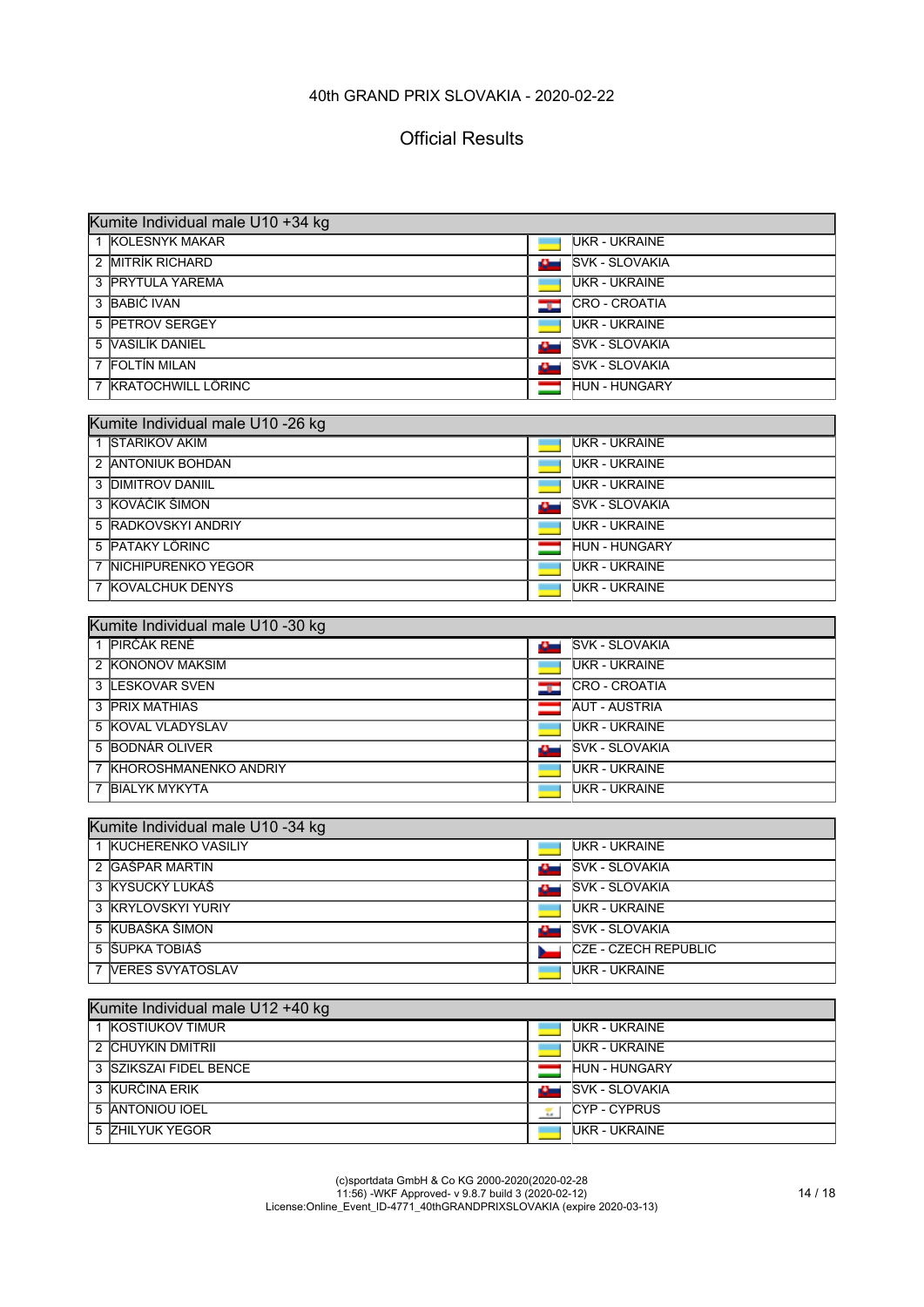| 7 PIEKUT ADAM                     |               | <b>POL - POLAND</b>         |
|-----------------------------------|---------------|-----------------------------|
| 7 FELBER SAMUEL                   | سائل          | <b>SVK - SLOVAKIA</b>       |
|                                   |               |                             |
| Kumite Individual male U12 -30 kg |               |                             |
| 1 STARIKOV AKIM                   |               | <b>UKR - UKRAINE</b>        |
| 2 KHOROSHMANENKO ANDRIY           | المنابع       | <b>UKR - UKRAINE</b>        |
| 3 VOVK YAROSLAV                   |               | <b>UKR - UKRAINE</b>        |
| 3 HERULA ROMAN                    |               | <b>UKR - UKRAINE</b>        |
| <b>5 IVANOVS NIKITA</b>           |               | <b>LAT - LATVIA</b>         |
| 5 OGIENKO ILLYA                   |               | <b>UKR - UKRAINE</b>        |
| 7 NICHIPURENKO YEGOR              |               | <b>UKR - UKRAINE</b>        |
| 7 KONONOV MAKSIM                  |               | <b>UKR - UKRAINE</b>        |
|                                   |               |                             |
| Kumite Individual male U12 -35 kg |               |                             |
| 1 STANKOV SERGEY                  |               | <b>UKR - UKRAINE</b>        |
| 2 GAŠPAR MIROSLAV                 | ست            | <b>SVK - SLOVAKIA</b>       |
| 3 MANJULA MATVEY                  |               | <b>UKR - UKRAINE</b>        |
| 3 BOYKO MAKSIM                    |               | <b>UKR - UKRAINE</b>        |
| 5 BLINOV OLEKSANDR                |               | <b>UKR - UKRAINE</b>        |
| 5 KOLEJ SAMUEL                    | ست            | <b>SVK - SLOVAKIA</b>       |
| 7 PLICHTA BRUNO                   | نسائك         | <b>SVK - SLOVAKIA</b>       |
| 7 DVOŘÁK EVAN                     |               | CZE - CZECH REPUBLIC        |
|                                   |               |                             |
| Kumite Individual male U12 -40 kg |               |                             |
| 1 POBEREZHNIY YEGOR               |               | <b>UKR - UKRAINE</b>        |
| 2 SOBOLIEV IEGOR                  |               | <b>UKR - UKRAINE</b>        |
| 3 KOVÁCS GERGELY                  |               | <b>HUN - HUNGARY</b>        |
| 3 SHUMOVICH MIHAIL                |               | <b>UKR - UKRAINE</b>        |
| 5 PENEZIĆ IVANO                   | دود           | <b>CRO - CROATIA</b>        |
| 5 HORŇÁK FILIP                    |               | <b>CZE - CZECH REPUBLIC</b> |
| 7 PETRÁŠ ROLAND                   | 42            | <b>SVK - SLOVAKIA</b>       |
| 7 NIPANS ROBERT                   |               | <b>LAT - LATVIA</b>         |
|                                   |               |                             |
| Kumite Individual male U14 +55 kg |               |                             |
| 1 BOHUNICKÝ LUKÁŠ                 |               | <b>B</b> SVK - SLOVAKIA     |
| 2 OLAJOS MARCELL                  |               | <b>HUN - HUNGARY</b>        |
| 3 KOKHANSKYI KYRYLO               |               | <b>UKR - UKRAINE</b>        |
| 3 MAIORCHAK ROMAN                 |               | <b>UKR - UKRAINE</b>        |
| 5 GAVRIEL KYRIACOS                | $\frac{1}{2}$ | CYP - CYPRUS                |
| 5 KOVÁČ SIMON                     | 41 -          | <b>SVK - SLOVAKIA</b>       |
| 7 FLOREK JAKUB                    |               | CZE - CZECH REPUBLIC        |
| 7 SPILEK BRUNO                    | -92           | CRO - CROATIA               |
|                                   |               |                             |
| Kumite Individual male U14 -40 kg |               |                             |
| 1 ΤΌΤΗ ΜΑΤΈ                       | ═             | <b>HUN - HUNGARY</b>        |
| 2 KOUSIAPPAS PANAGIOTIS           | $\mathbf{r}$  | CYP - CYPRUS                |
| 3 STANKOV SERGEY                  |               | <b>UKR - UKRAINE</b>        |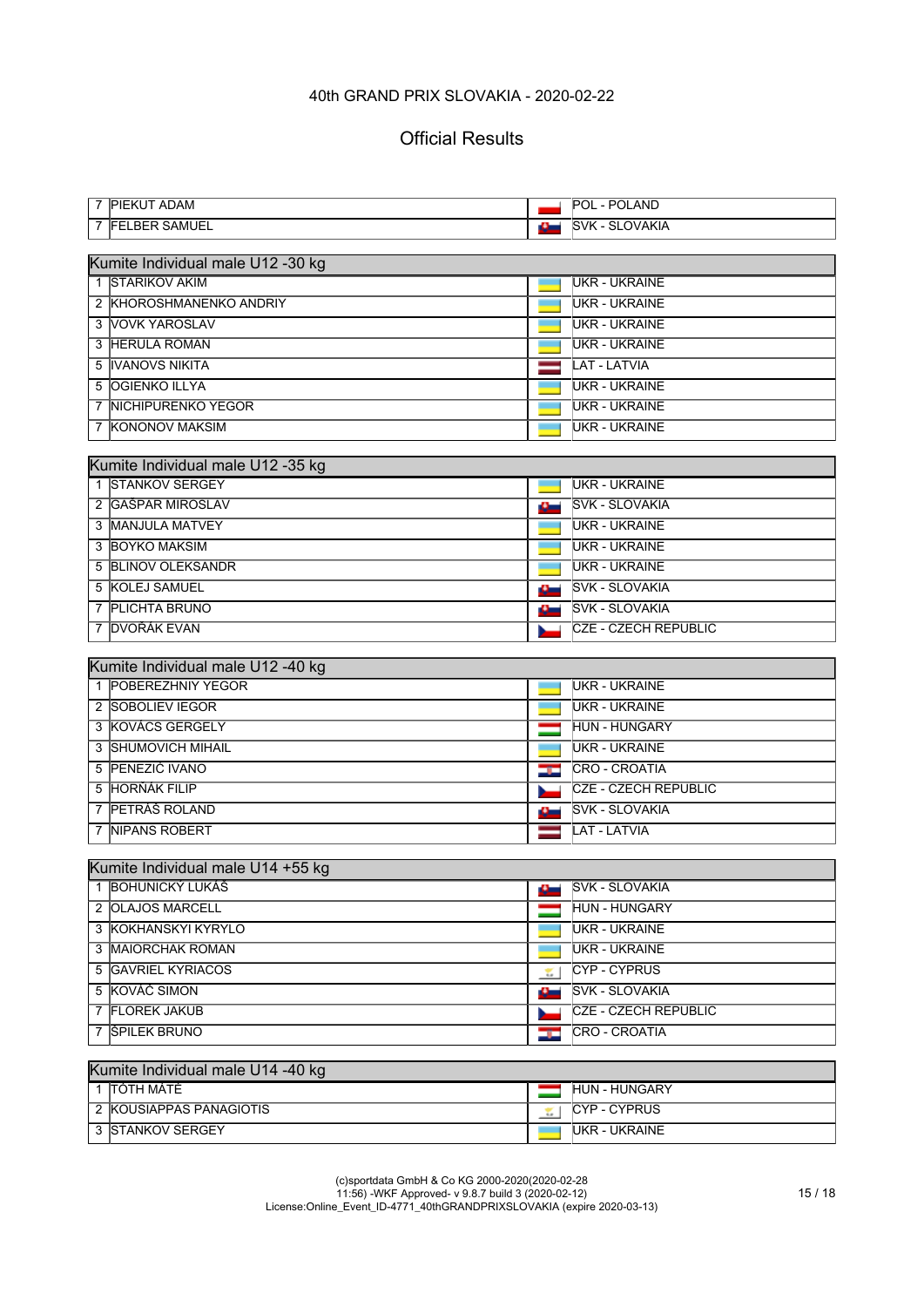#### Official Results

|  | 3 POBEREZHNIY YEGOR |  | <b>IUKR - UKRAINE</b> |  |
|--|---------------------|--|-----------------------|--|
|  |                     |  |                       |  |
|  | 5 THIERBACH LUCA    |  | <b>IGER - GERMANY</b> |  |
|  |                     |  |                       |  |
|  | 5 IMANJULA MATVEY   |  | <b>IUKR - UKRAINE</b> |  |
|  |                     |  |                       |  |
|  | MASLOV LOVRO        |  | ICRO - CROATIA        |  |
|  | 7 ITALAMA ARTUR     |  | <b>IUKR - UKRAINE</b> |  |
|  |                     |  |                       |  |
|  |                     |  |                       |  |

#### Kumite Individual male U14 -45 kg

| <b>KRAMNOJS AKIMS</b> | LAT - LATVIA                |
|-----------------------|-----------------------------|
| 2 KIRALY PETER        | <b>HUN - HUNGARY</b>        |
| 3 ZHILYUK YEGOR       | <b>UKR - UKRAINE</b>        |
| 3 SZINÁK CSABA ZALÁN  | <b>HUN - HUNGARY</b>        |
| 5 RESHAVETS BOHDAN    | <b>IUKR - UKRAINE</b>       |
| 5 MALIŠ FILIP         | <b>ISVK - SLOVAKIA</b>      |
| 7 STEIGLER BENCE      | <b>HUN - HUNGARY</b>        |
| <b>INÈMEC JOSEF</b>   | <b>CZE - CZECH REPUBLIC</b> |
|                       |                             |

| Kumite Individual male U14 -50 kg |       |                                     |  |
|-----------------------------------|-------|-------------------------------------|--|
| 1 FISCHER BÁLINT                  |       | <b>HUN - HUNGARY</b>                |  |
| 2 IŠONJE DOMINIK                  |       | ICRO - CROATIA                      |  |
| 3 SALKIĆ TARIK                    |       | <b>BIH - BOSNIA AND HERZEGOVINA</b> |  |
| 3 DUFALA LUKÁŠ                    | نسائك | <b>ISVK - SLOVAKIA</b>              |  |
| 5 OZORUBA NAZARII                 |       | IUKR - UKRAINE                      |  |
| 5 BEDNÁŘ ONDŘEJ                   |       | ICZE - CZECH REPUBLIC               |  |
| 7 BOGNÁR BARNA                    |       | <b>HUN - HUNGARY</b>                |  |
| 7 ISOJKA FABIAN                   |       | <b>POL - POLAND</b>                 |  |

#### Kumite Individual male U14 -55 kg 1 PUKE ROBERTS **LAT - LATVIA** 2 HERZOG WILHELM GER - GERMANY 3 KŘEŠŤAK PATRIK SLOVAKIA 3 BERTALAN BÉLA HUNGARY HUNGARY 5 NEDIĆ LEON CROATIA 7 GARAJ IVAN CRO - CROATIA 7 ZHEMEROV TIMOFIY **UKR - UKRAINE**

| Kumite individual male U21 +84 kg |    |                             |  |  |
|-----------------------------------|----|-----------------------------|--|--|
| 1 <b>ITYNYSBEK NURTILES</b>       | ۰  | KAZ - KAZAKHSTAN            |  |  |
| 2 JOBA ATTILA                     | £. | <b>SVK - SLOVAKIA</b>       |  |  |
| 3 FRANKÓ DÁNIEL                   |    | <b>HUN - HUNGARY</b>        |  |  |
| 3 SOBKOWIAK DAWID                 |    | POL - POLAND                |  |  |
| 5 SEREDA YURII                    |    | <b>IUKR - UKRAINE</b>       |  |  |
| 5 MICHALSKI KRZYSZTOF             |    | POL - POLAND                |  |  |
| 7 LÁCHA RADEK                     |    | <b>CZE - CZECH REPUBLIC</b> |  |  |
| 7 ZSIBA PÉTER                     |    | <b>HUN - HUNGARY</b>        |  |  |
|                                   |    |                             |  |  |
| Kumite individual male U21 -60 kg |    |                             |  |  |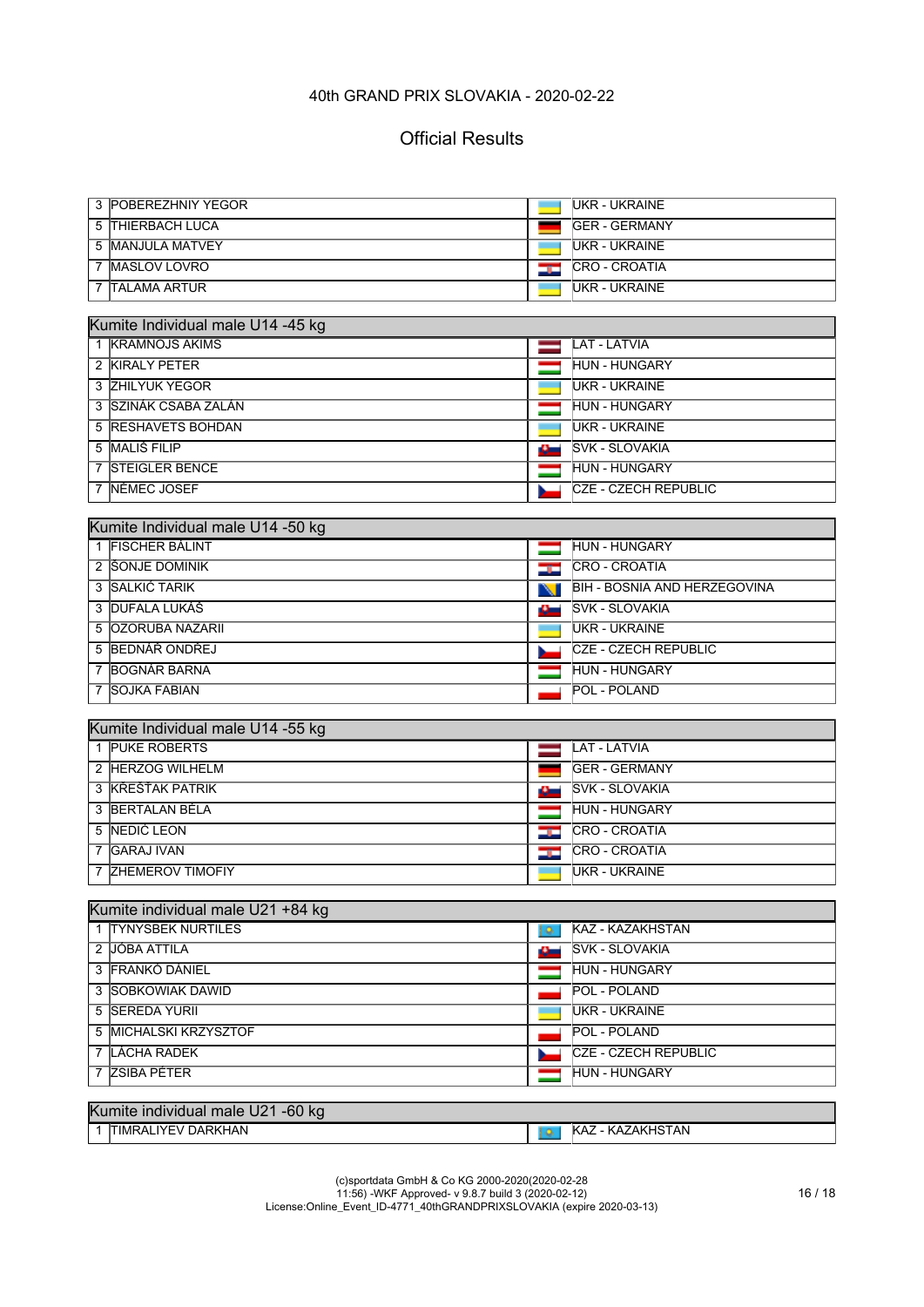| 2 DRÁBEK DAN                      | <b>CZE - CZECH REPUBLIC</b>     |
|-----------------------------------|---------------------------------|
| 3 KACZMAREK HUBERT                | <b>POL - POLAND</b>             |
| 3 LOBANOV SAVELIIL                | <b>UKR - UKRAINE</b>            |
| 5 HAJDU MATEJ                     | <b>SVK - SLOVAKIA</b><br>52.30  |
| 5 SPICHKO DMYTRO                  | <b>UKR - UKRAINE</b>            |
| 7 KLENIEWSKI BARTOSZ              | <b>POL - POLAND</b>             |
| <b>SPRANCEL SZYMON</b>            | POL - POLAND                    |
|                                   |                                 |
| Kumite individual male U21 -67 kg |                                 |
| 1 AN NGUYEN HOANG                 | HUN - HUNGARY                   |
| 2 SHARAFUTDINOV ERNEST            | <b>RUS - RUSSIAN FEDERATION</b> |
| 3 PACINO GIANMARCO                | <b>ITA - ITALY</b>              |
| 3 HURIN OLEKSII                   | <b>UKR - UKRAINE</b><br>المستور |
| 5 HULYAEV YAKIV                   | <b>UKR - UKRAINE</b>            |
| 5 STETINA JAKUB                   | <b>SVK - SLOVAKIA</b><br>42     |
| 7 RODAK KACPER                    | POL - POLAND                    |
| 7 BÉRES BOTOND                    | HUN - HUNGARY                   |
|                                   |                                 |
| Kumite individual male U21 -75 kg |                                 |
| 1 PODSKLAN DAVID                  | <b>SVK - SLOVAKIA</b><br>سائل   |
| 2 KIRILL KUZNETSOV                | <b>RUS - RUSSIAN FEDERATION</b> |
| 3 BOTOS BOTOND                    | HUN - HUNGARY                   |
| 3 SZABÓ LEVENTE                   | HUN - HUNGARY                   |
| 5 FALUSI MARCELL                  | HUN - HUNGARY                   |
| 5 TINAVSKÝ JÁCHYM                 | CZE - CZECH REPUBLIC            |
| 7 ČELA ARIS NIKOLAS               | <b>SVK - SLOVAKIA</b><br>25     |
| 7  IOANNOU ANDREAS                | CYP - CYPRUS<br>$\frac{1}{2}$   |
|                                   |                                 |
| Kumite individual male U21 -84 kg |                                 |
| 1 GYURIK ADI                      | SVK - SLOVAKIA<br>نسائك         |
| 2 KÓSA TOMÁŠ                      | <b>SVK - SLOVAKIA</b><br>سائل   |
| 3 JANOVČÍK MAROŠ                  | SVK - SLOVAKIA<br>سن            |
| 3 SEBÖK PATRIK                    | <b>SVK - SLOVAKIA</b><br>42-    |
| <b>5 KAPDEBO BOTOND</b>           | HUN - HUNGARY                   |
| 5 ZHANGBYR BEIBARYS               | <b>B</b> KAZ - KAZAKHSTAN       |
| 7  ÜZÜM TEKIN                     | <b>GER - GERMANY</b><br>$\sim$  |
| 7 STENSBALLE BASTIAN              | <b>DEN - DENMARK</b><br>≡≡      |
|                                   |                                 |
| KUMITE INDIVIDUAL MALE U8 +30 KG  |                                 |
| 1 KRYLOVSKYI YURIY                | UKR - UKRAINE                   |
| 2 HASANOV DAVYD                   | UKR - UKRAINE<br>المستقبل       |
| 3 KAŠÍK KOLIN                     | <b>CZE - CZECH REPUBLIC</b>     |
| 3 SENSEL JAKUB                    | <b>SVK - SLOVAKIA</b><br>42-    |
| 5 LAPOŠ JURAJ                     | <b>SVK - SLOVAKIA</b><br>سه     |
| 5 SIMONIDES LUKÁŠ JÁN             | <b>SVK - SLOVAKIA</b><br>ست     |